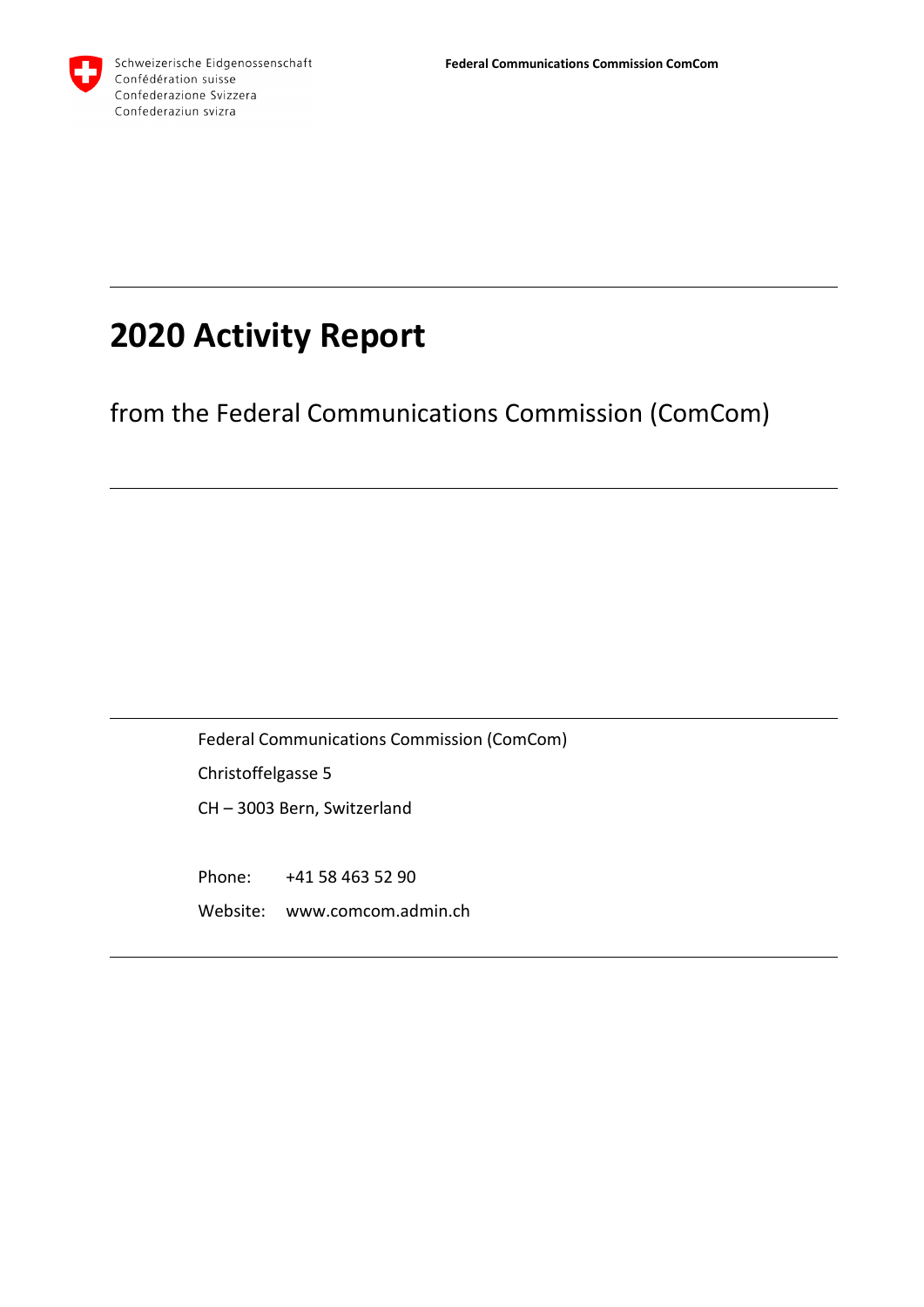# Contents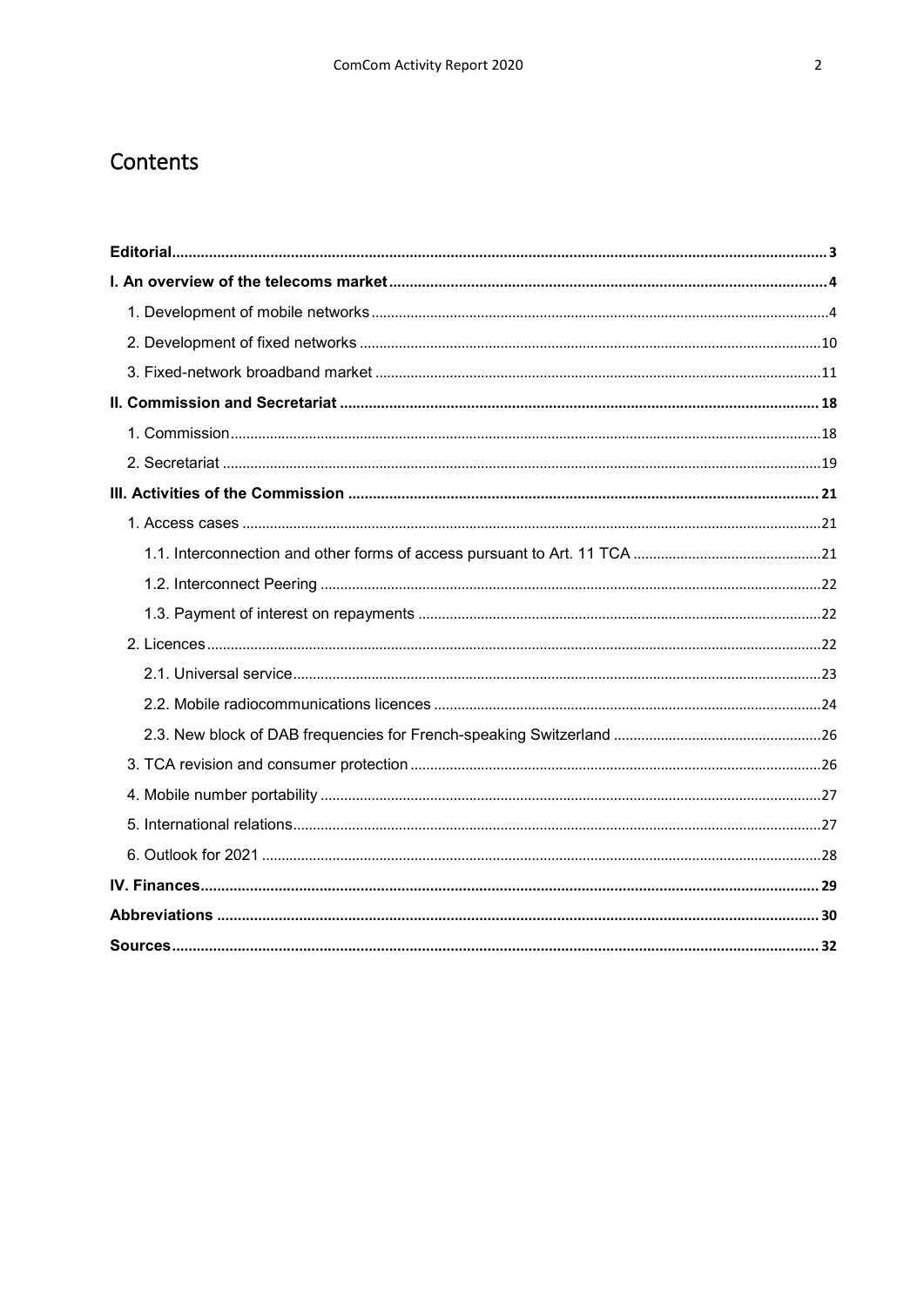# <span id="page-2-0"></span>**Editorial**

2020 was an extraordinary year for us all. Telecommunications proved essential to keeping countless aspects of life up and running, whether education, commerce, or distance teamworking. In fact, having to keep a physical distance from each other in the form of social distancing gave an enormous boost to the digitalisation of society.

The task now is to maintain this momentum, while observing the quality and security requirements that digitalisation must fulfil. We must not forget, however, that the transition to a digital world carries with it the risk of widening inequality.

However, while we need these new technologies, we are also seeing growing distrust of science and innovation. Social media are increasingly being used to spread ideas and beliefs that have no basis in fact. An atmosphere that stirs fear and anxiety produces resistance and obstruction, as with the launch of 5G, for example.

In addition to settling disputes between carriers, the Federal Communications Commission (ComCom) regards its role as keeping those concerned informed. This year and in those to come, it will also continue to support the search for viable ways to expand the infrastructure. Furthermore, it will award the new universal service licence, which guarantees every single inhabitant of Switzerland access to telecommunications services of the necessary standard.

At the international level, the role of ComCom is to ensure that, especially within Europe, Switzerland continues to nurture the sound partnerships that it has built upon the basis of exchange and mutual trust. Doing so will ensure that telecommunications function smoothly in such a closely connected world.

ComCom's composition has changed since our last report. I am delighted to have been appointed by the Federal Council to succeed Stephan Netzle as President of the Commission. Both Stephan and Andreas Bühlmann have stepped down from the Commission after 12 years of service. We would like to extend our warmest thanks to our much-valued colleagues for their huge commitment to ComCom. During their time in office, both were involved in important work to shape the Swiss telecommunications landscape of the future, in particular the two auctions for 4G and 5G mobile communications frequencies. The Federal Council has also appointed Christian Martin as Deputy President of the Commission. In addition, we welcome two new members, Patrick Krauskopf and Jean Christophe Schwaab, and look forward to being able to count on their expertise.

Finally, on behalf of my colleagues I would like to thank the ComCom Secretariat for its many years of such capable support to the Commission.

Adrienne Corboud Fumagalli, President

March 2021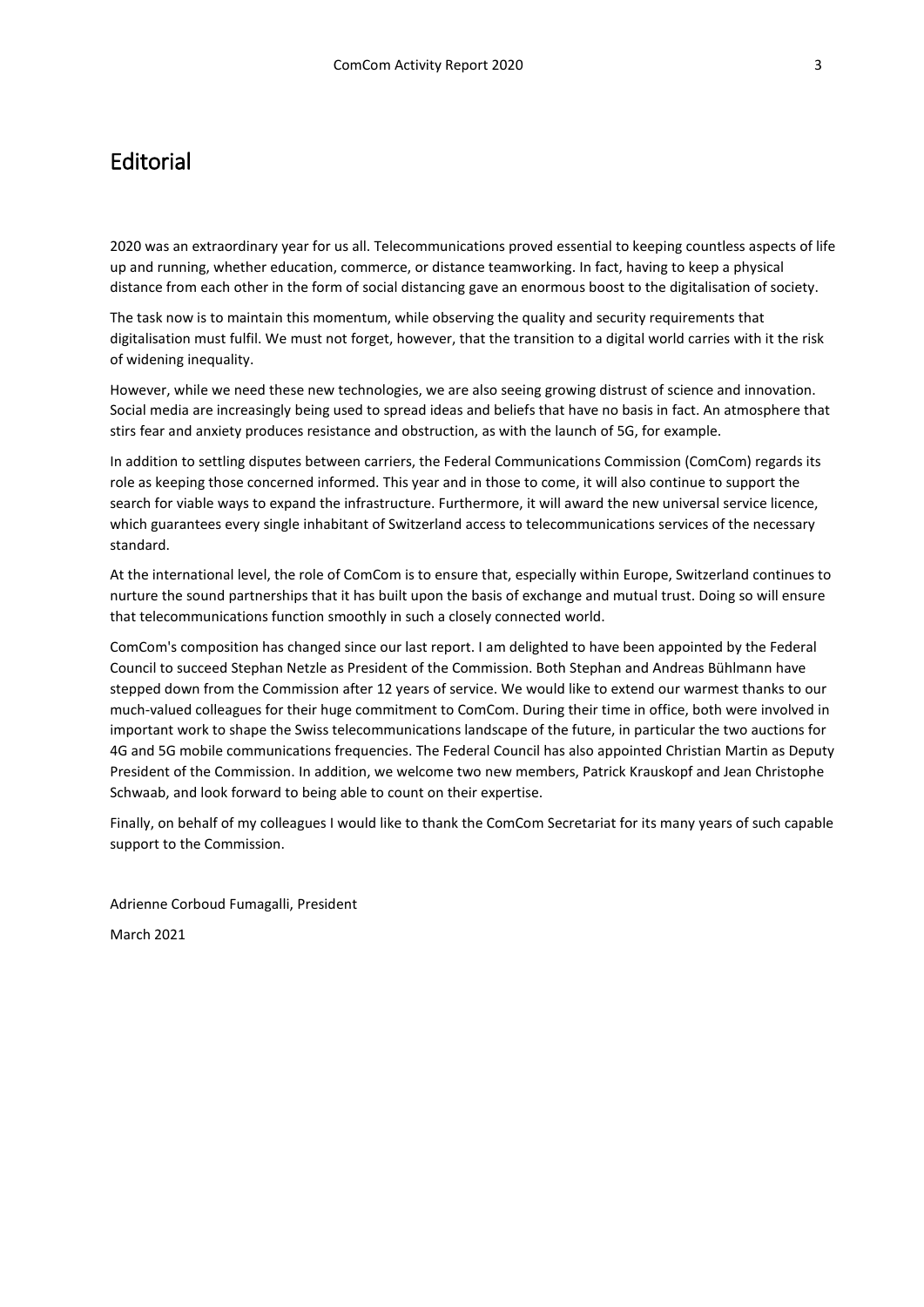# <span id="page-3-0"></span>I. An overview of the telecoms market

When compiling its statistical data, ComCom is largely reliant on the figures published by the major telecommunications providers. In certain cases, it also uses data published by the OECD, the EU, professional bodies and specialised research institutes such as Gartner and IDC. It also uses OFCOM data, which is also based on data from Swiss telecommunications service providers or on OFCOM's own analyses.<sup>[1](#page-3-2)</sup> Further information on the latest developments in the Swiss fixed-network and mobile telephony market can be found on ComCom's website under the heading 'Facts and figures'.

As Liberty Global has only published partial results for Sunrise and UPC in 2020, it is not always possible to present year-end figures here.

### <span id="page-3-1"></span>1. Development of mobile networks

The COVID-19 pandemic has shown just how essential telecommunications infrastructures are to maintaining business activity and social contact. While the need for broadband and the number of connections made has risen sharply during the crisis, to save money many people put off buying new devices. According to the Smartphone 2020 study produced by Comparis in November 2020, Swiss consumers' willingness to buy a new smartphone fell by almost 10% compared with 2019. They are also increasingly planning to use their current device for longer.

The mobile telephony market is saturated, so the number of customers remained more or less stable. The COVID-19 crisis has had no noticeable effect here. By contrast, the Sunrise-UPC merger may reshuffle things on the Swiss telecoms market in the future.

At the end of 2020 Swisscom had 6,224,000 mobile telephony customers in Switzerland. This was fewer than in the previous year (-1.7%). An increase of 81,000 customers with contracts (postpaid offers) contrasted with a loss of 190,000 prepaid customers. Sunrise, on the other hand, recorded a very slight increase of approximately 0.4%, and had 2,832,000 mobile customers at the end of the year. The decline in the number of customers in the prepaid segment (-139,000) was more than offset by the considerable growth in the postpaid segment (+150,000 units). Meanwhile, the number of Salt customers had risen by 1% to a total of 1,825,000 customers by the end of 2020. The provider gained some 56,000 contract customers during the year, but at the same time lost 40,000 in the prepaid segment. The data available to us indicates that Swisscom had a market share of around 56% at the end of 2020, with Sunrise occupying 25% and Salt 16%.

Also at the end of 2020, cable network operators had a total of over 350,000 mobile customers, corresponding to an increase of 28% in just one year. During the year under review, almost 92% of these customers were with UPC (253,000) or Quickline (70,000). At 3%, the market share occupied by CATV operators remains relatively small.

For almost ten years now, users of prepaid offers have increasingly been switching to contracts. Indeed, the market dynamic is being driven largely by their decisions. The trend is illustrated by the growth in the proportion of customers with contracts, which expanded from 56% in 2010 to 75% in 2020. Although people have been out and about less over the past year, the importance of mobile telephony has increased still further during the health crisis. One factor here was that many customers have been working at multiple locations (second homes, coworking spaces, etc.).

Mobile telephony providers – including cable network operators, which generally do not offer prepaid products – added more than 360,000 contract (postpaid) customers during the year 2020. In this segment, Swisscom took some 57% of the market, Sunrise 24%, Salt 15% and cable network operators 4%.

<span id="page-3-2"></span>1

 $1$  All sources used are detailed in the source list at the end of the report.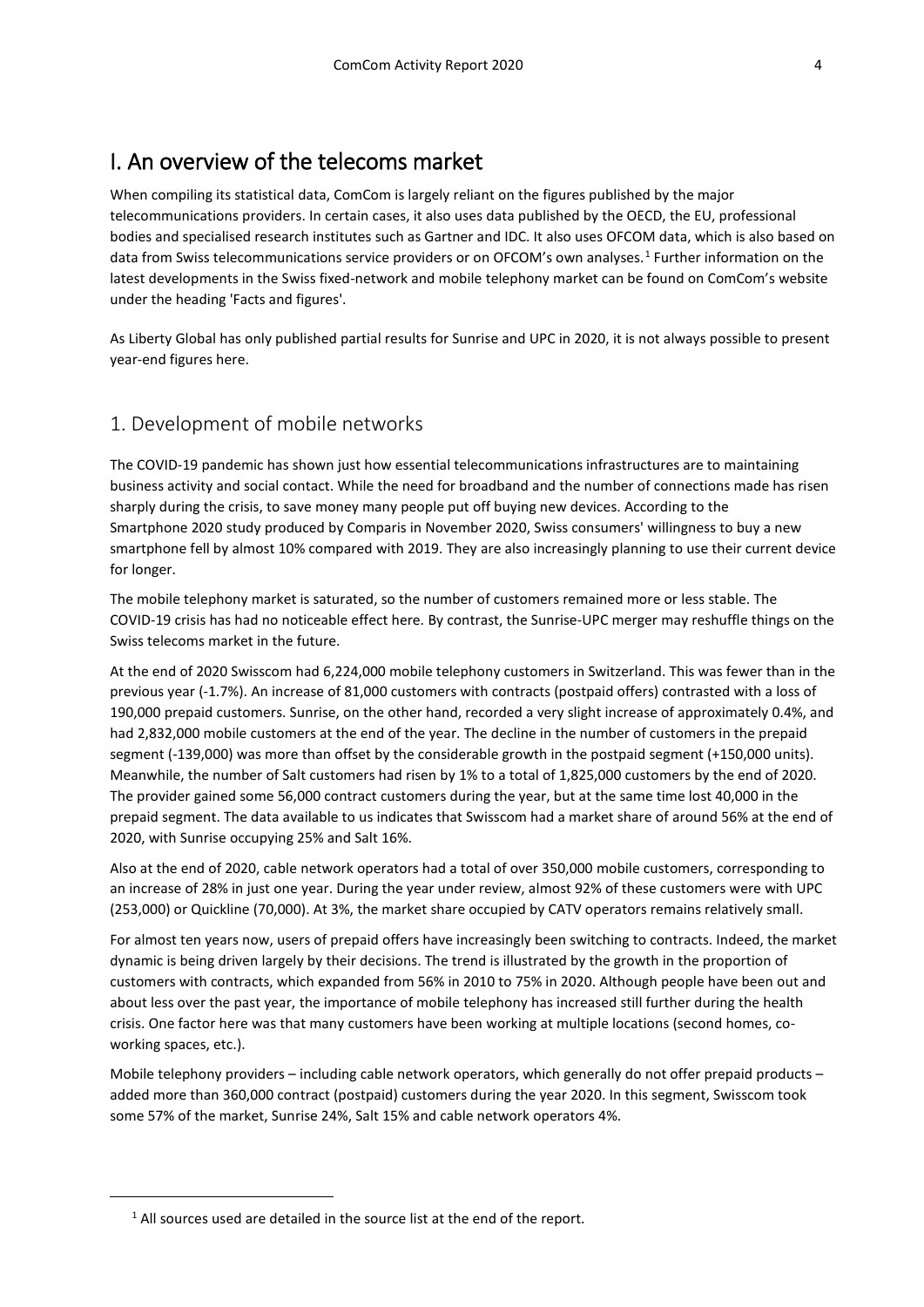

#### **Fig. 1: Market shares of mobile telephony providers in Switzerland, December 2020**

#### **Development of the smartphone market**

According to the latest Ericsson Mobility Report, of November 2020, there were approximately 7.9 billion mobile connections worldwide in the third quarter. This figure is expected to rise to 8.8 billion by 2026. Mobile connections made using smartphones continue to rise, accounting for around 75% of all mobile contracts during this period. At the end of 2020, there were 6.1 billion recorded contract customers with smartphones around the globe. It is predicted to be 7.5 billion by 2026.

Several organisations had been expecting a resumption in growth in the smartphone market in 2020, after the slump in the three preceding years, notably due to the commissioning of 5G networks in many countries and the market launch of 5G-enabled devices. The crisis triggered by the COVID-19 pandemic is likely to delay this anticipated recovery considerably.

According to the latest figures from the International Data Corporation (IDC), published in January 2021, 1.29 billion smartphones were sold worldwide in the year under review, 5.9% fewer than in 2019. That said, the fourth quarter was encouraging, with a 4.3% year-on-year increase in sales. IDC estimates that the number of smartphones sold around the world will rise again in 2021, driven in particular by the increasing penetration of 5G.

At 1.5 billion in 2021, Gartner also expects global smartphone sales to reach a level similar to that in 2019, which would correspond to growth of approximately 11% compared with last year. The better availability of 5G networks and a broader range of (more affordable) 5G-enabled smartphones should boost demand. In fact, they could account for up to 35% of all smartphone sales in 2021.

Consumer interest in used devices remained robust during the reporting year. More than 225 million units were sold worldwide in 2020, 9.2% more than in the previous year. According to IDC, unlike the recently contracting global market for new smartphones, demand for second-hand devices shows no signs of softening. Increasing numbers of manufacturers and even mobile network operators have introduced return schemes in the past few years. For many consumers and businesses, reconditioned second-hand devices are a worthwhile alternative. Sales are expected to rise to 351.6 million units by 2024, which would correspond to annual growth of 11.2% between 2019 and 2024. Total turnover is expected to reach USD 65 billion in 2024.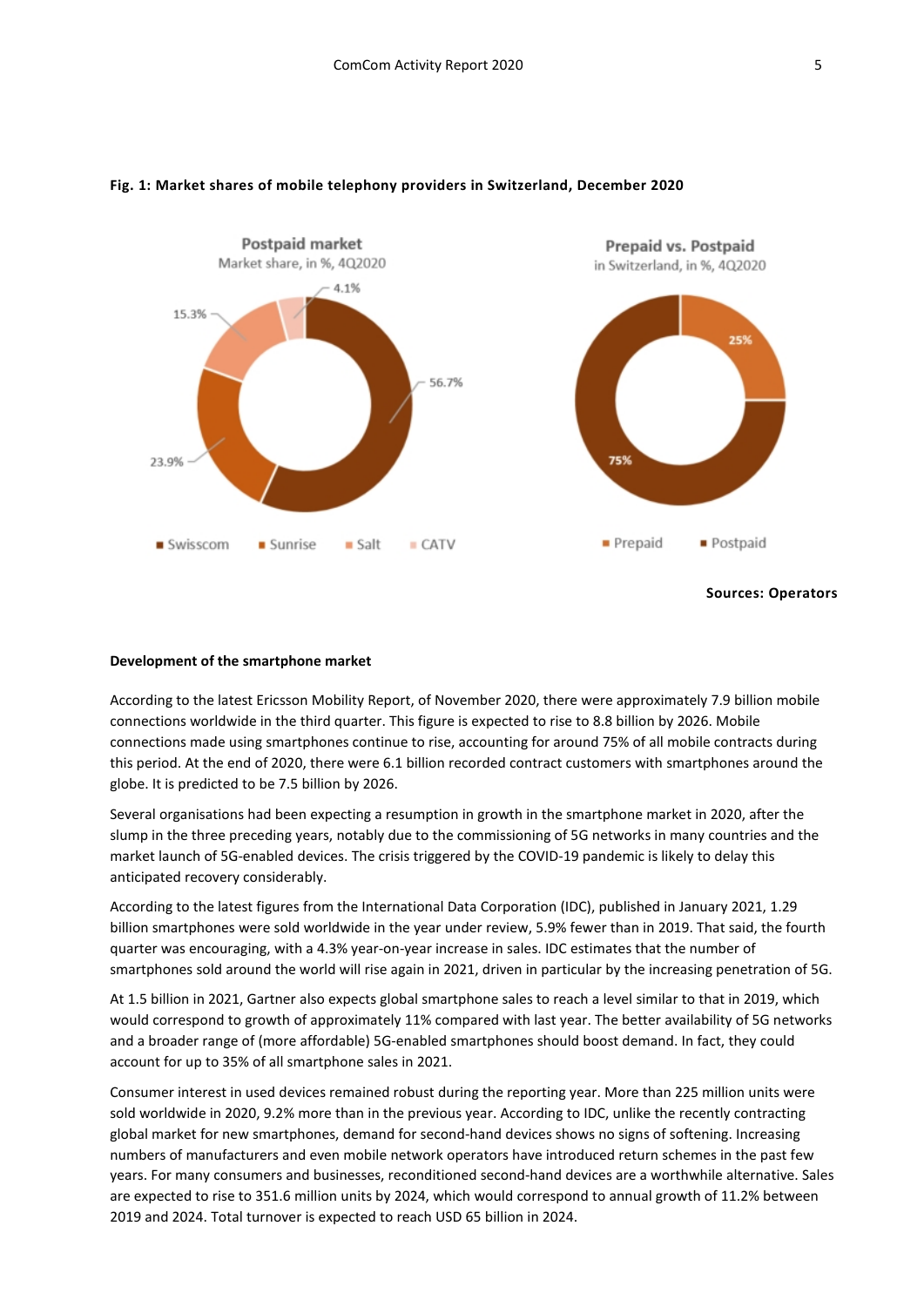In Switzerland as elsewhere, reconditioned second-hand phones are increasingly popular, and a real market is emerging. For example, at Digitec pre-owned mobile phones made up 1% of sales in 2020, but the company estimates that the proportion will soon reach 2–3% of smartphones sold overall. Businesses specialising in reconditioning smartphones, such as Revendo and Recommerce, are doing extremely well. Swisscom has been offering reconditioned phones for sale direct to customers via its online shop since June 2020. Without disclosing the exact numbers, it believes that this offer meets a genuine need among price and environmentally conscious consumers.

#### **Growth in mobile data traffic**

In 2020, the COVID-19 pandemic proved that robust fixed-network and mobile infrastructures, as well as good coverage, are vital. The year's particular circumstances meant that people spent more time than usual at home, and switched from smartphone connections to wifi. Despite this, there was an increase in mobile data traffic in Switzerland last year. On the Swisscom network, for example, it rocketed by almost 30% in the space of 12 months. Data volumes have grown 100-fold since 2010. By its own account, Sunrise is currently seeing data traffic double every 16 months.

The updated February 2021 Ericsson Mobility Report states that data traffic on mobile networks worldwide increased by 51% between 2019 and the end of 2020 and is now estimated to be 60 Exabytes per month (60 billion bytes). Mobile data traffic could expand by a factor of 4.5 in the coming years, to reach 226 Exabytes per month in 2026.

Reasons include the rising number of mobile contracts connected to smartphones, and an increase in the data volumes included in those contracts, which is being driven mainly by the rising consumption of video content. According to Ericsson, video accounted for as much as 66% of mobile data traffic in 2020 and could rise to almost 77% by 2026 – an annual increase of almost 30% worldwide.

This growth is driven in particular by the increasing popularity of embedded videos in numerous online applications, by the expansion in the use of video streaming services (VoD), which is reflected in both rising subscriber numbers and longer viewing times, and by ever higher resolutions on smartphone displays.

The lion's share of mobile data traffic is still absorbed by LTE networks which, according to Ericsson, covered some 80% of the world's population at the end of 2020. The year saw a further increase in LTE subscribers, to 4.5 billion, or 57% of all mobile phone contracts.

LTE established itself as the most important access technology in 2018, and is likely to remain so until 2026. In the interim, a record 4.8 billion contract customers is expected for 2021, followed by a decline to 3.9 billion by 2026, when the migration of increasing numbers of LTE contracts to 5G is completed.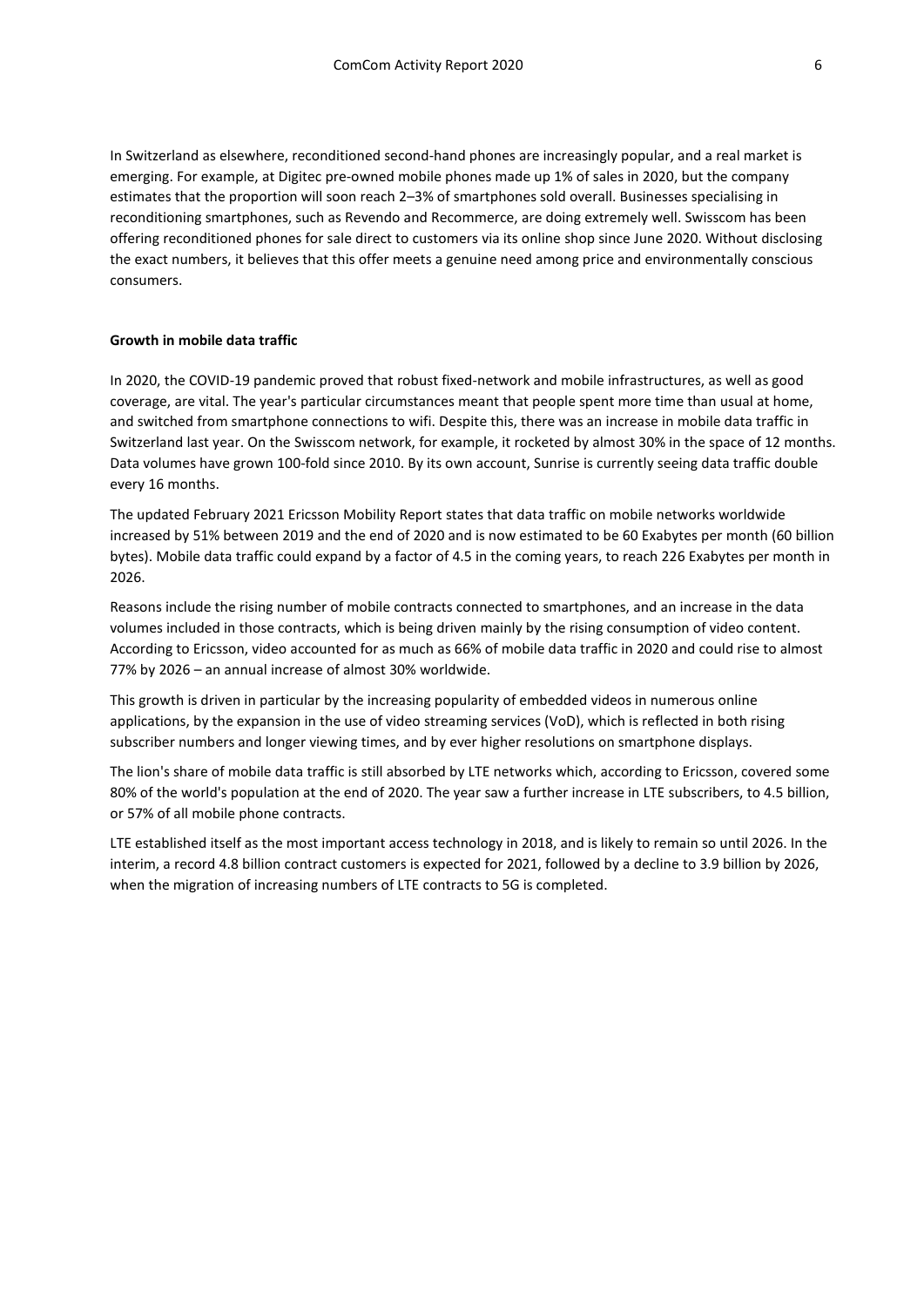

#### **Fig. 2: Mobile data and voice traffic 2015–2020**

**Source: Ericsson traffic measurements**

#### **Investment**

Telecommunications service providers are making substantial investments in their network infrastructures so that they are able to cope with the enormous growth in mobile data traffic, in particular.

Swisscom's investments in Switzerland came to CHF 1.599 billion francs during the year 2020, representing a 1.3% increase from the previous year's CHF 1.565 billion – if the CHF 196 million invested in acquiring new frequencies in 2019 is not counted. Of this, Swisscom invested CHF 304 million in expanding its mobile communications network. This was 14% more than in 2019 and made up 19% of its total investments in Switzerland last year.

Sunrise had invested CHF 370 million in 2019, purchasing new frequencies for CHF 89 million. It planned to increase its capital spending to CHF 410–450 million overall in 2020, and in particular to invest more in its 4G+ and 5G mobile infrastructures. Finally, Salt also invested more in 2020, committing almost CHF 189 million to expanding its mobile communications and fibre-optic network infrastructure. The prior-year figure was CHF 166 million, in addition to more than CHF 94 million that Salt spent on buying new mobile communications frequencies in 2019.

#### **Network quality**

At the beginning of December 2020 the independent German specialist periodical Connect published a test comparing the mobile networks in Germany, Austria and Switzerland. As has been the case for many years, the test results confirm the excellent standard of all Swiss mobile communications networks.

Swisscom and Sunrise remain the front-runners with an 'outstanding' rating, while Salt was ranked fifth, behind Austria's Magenta and A1. For three years now Salt has been the only Swiss carrier to record continuous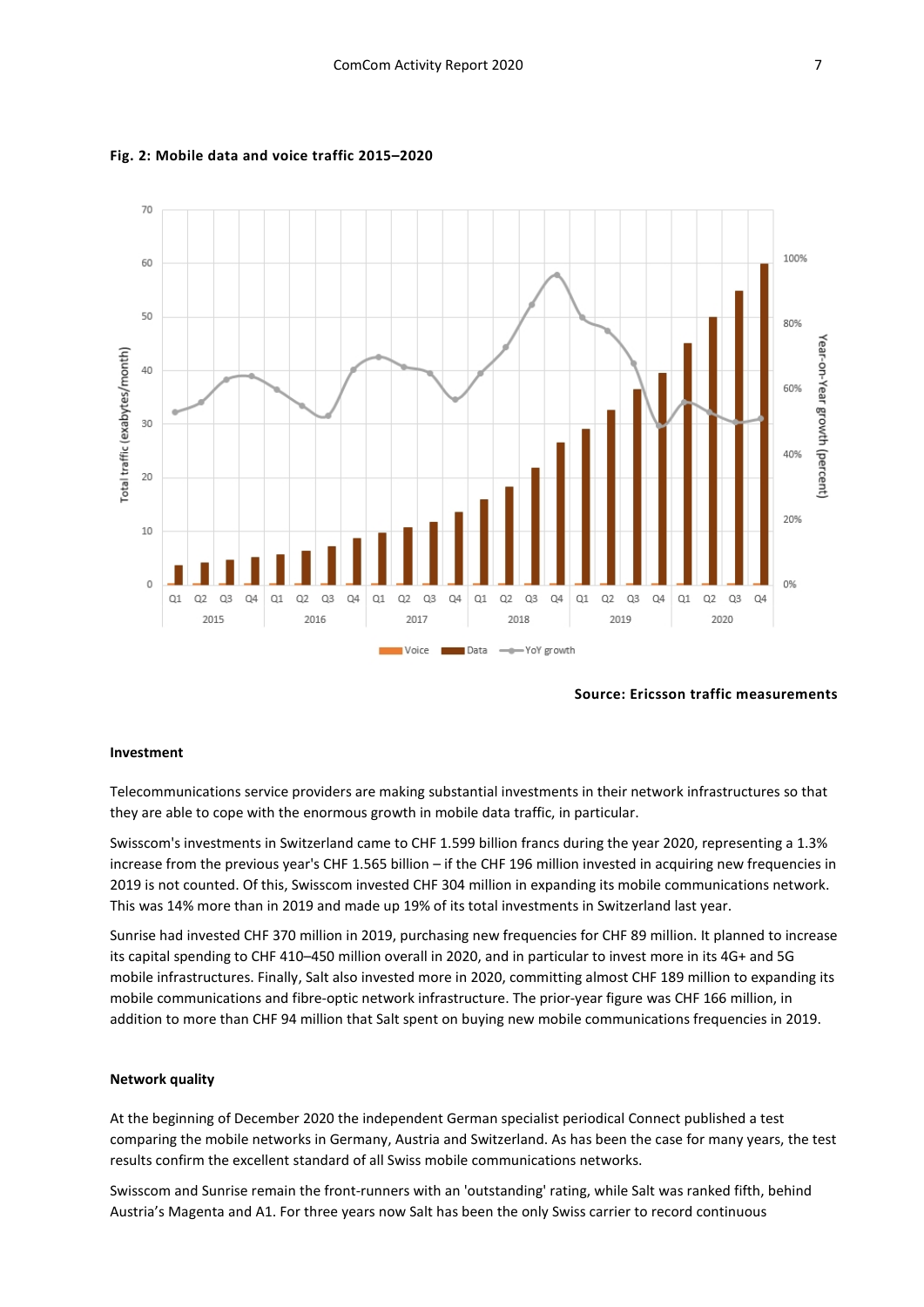improvement. Due especially to the launch of VoLTE by the three Swiss carriers, consumers benefit from short call setup times and exceptional voice quality. Swisscom and Sunrise are also virtually neck-and-neck with regard to data traffic, offering very high transfer rates in the main thanks to carrier aggregation (where frequencies are combined) on the LTE network. Salt lags behind somewhat, but its results are still impressive, also in an international comparison.

The Connect network test covered 5G networks for the first time in 2020. According to the publication, Switzerland leads the field, and the individual Swisscom and Sunrise networks are of a very high standard. Both carriers have been awarded the Connect prize for innovation. Salt began later than Swisscom and Sunrise with the rollout of its 5G network, and still has some catching up to do. Where it is able to offer 5G it is nonetheless delivering impressive data rates.

Swiss users are certainly pleased to have excellent mobile communications coverage both at home and on the move. This is particularly the case in trains, where performance is way ahead of Austria and Germany.

Mobile operators are also improving network coverage all the time by erecting new antennas along rail lines. The InTrainCom consortium, an alliance of mobile phone carriers and SBB, has already equipped all long-distance trains with repeaters for receiving mobile services. With Beacon technology and a bluetooth connection via the SBB FreeSurf app, since mid-December 2020 passengers with mobile contracts with Salt, Sunrise, Quickline and Digitec have been able to surf the internet for free in long-distance trains. This solution will be available to Swisscom customers from the summer of 2021. There are plans to extend it to regional rail services.

At the same time, Swisscom is also looking into erecting antenna corridors along key segments of the rail network. Having joined with network equipment provider Ericsson in 2020 to conduct a joint test along an initial segment of the Lake Walen route, Swisscom continued its experiment into the first quarter of 2021. The aim is to develop this solution for all mobile communications users and providers in Switzerland.

#### **Network coverage**

Switzerland enjoys almost complete mobile phone coverage.

The GSM technology (2G) was introduced in Switzerland in 1993, i.e. 25 years ago. The GSM Networks were designed primarily for voice telephony and exchanging small amounts of data such as SMS texts and email. They are gradually being replaced by newer technologies. Now, the great majority of mobile connection are made via more modern networks (3G, 4G and 5G), while 2G accounted for less than 1% of all traffic in the past year. Swisscom and Salt switched off their 2G networks (GSM, GPRS and Edge) at the end of 2020. Sunrise has decided to continue operating its 2G network through to at least the end of 2022. Services such as SMS will continue to operate on the 3G, 4G and 5G networks.

Depending on the carrier, UMTS/HSPA services (3G), which enable mobile internet access at a speed of 42 Mbps, are accessible to up to 99% of the Swiss population. These services are likely to continue to be offered in parallel with the latest generation technologies (4G and 5G) for some years to come. Swisscom has announced that it will guarantee 3G coverage until at least the end of 2024. By contrast, Germany is already preparing to switch off UTMS in 2021.

According to the three Swiss providers Salt, Sunrise and Swisscom, LTE (4G) coverage reached at least 99% of the population as at the end of 2020. All carriers also report high network coverage with LTE-A technology (4G+): Swisscom states that 96% now have access to speeds of up to 300 Mbps and as many as 72% enjoy maximum speeds of 500 Mbps. At the beginning of 2020 Sunrise achieved 85% coverage of the population with its LTE-A network, offering data transfer rates of up to 900 Mbps. Salt's LTE-A network coverage stood at 97%.

Providers quickly began to roll out their 5G mobile networks after they had acquired additional frequencies at the beginning of 2019. Swisscom switched on its 5G network in April 2019, and covered 90% of the population by the end of 2020. Sunrise also launched its 5G offering in April 2019, and had already extended it to more than 686 cities, towns and communes by December 2019, covering 90% of the local population. Salt went live with its 5G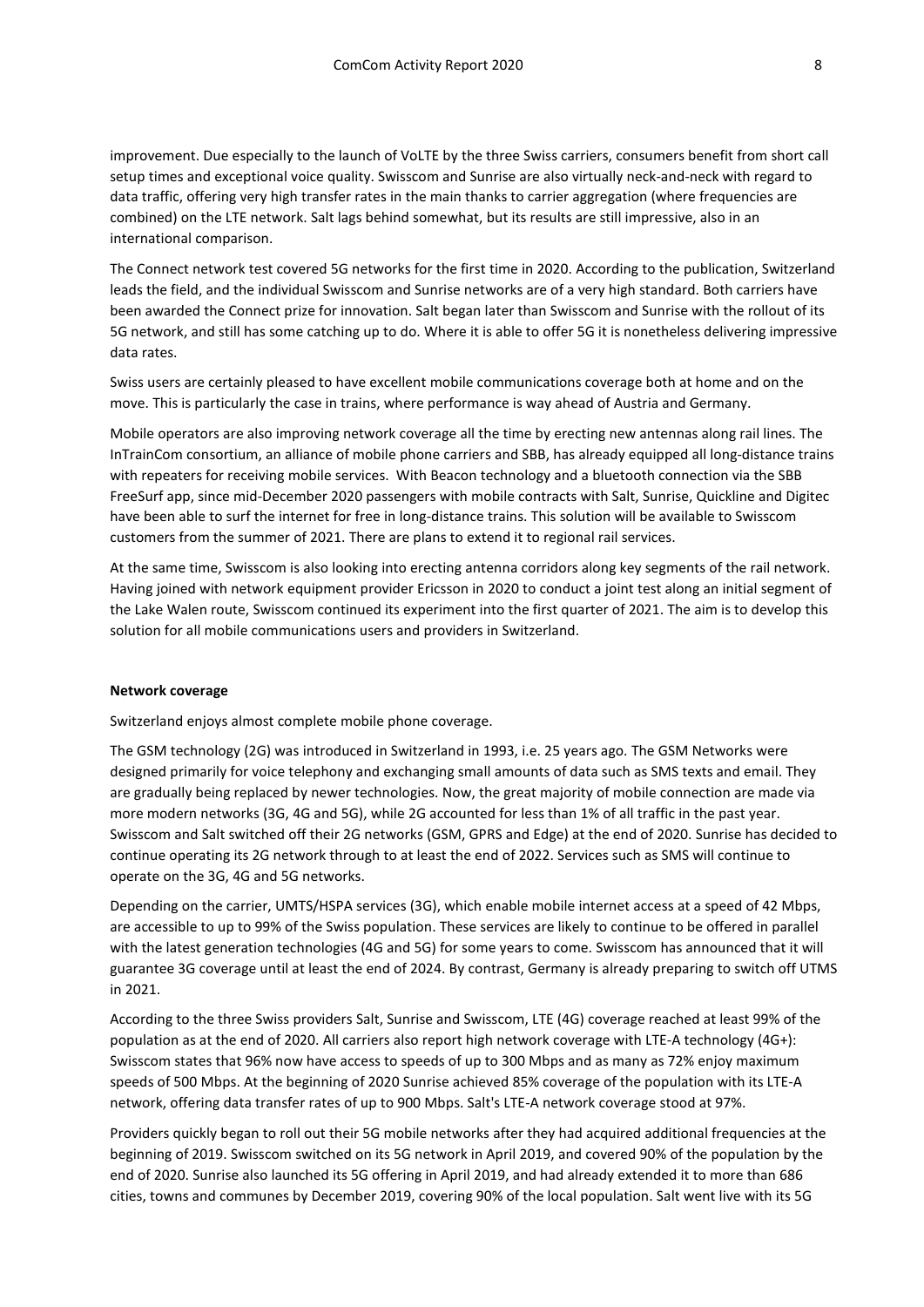network in August 2020. It has not yet supplied any coverage data, but has announced that it will continue to expand nationwide.

The new 5G technology is an enhanced version of 4G. In addition, it now uses frequencies very similar to those in conventional mobile communications, and also complies with the same radiation thresholds, which are ten times as strict in sensitive areas as they are in our neighbouring countries.

Compared with 4G, 5G offers data transmission speeds (1 Gbps and above) that are up to 100 times faster, as well as significantly shorter response times. It also permits the transfer of much larger amounts of data and allows many more devices to be operated in parallel. 5G is also more efficient in terms of frequency use and energy consumption.

The new technology is of paramount importance for the future of Switzerland, as it makes many new types of application possible. These include the Internet of Things (IoT, the networking of large numbers of devices/appliances and sensors), time-critical, reliable remote control (e.g. for telemedicine or Industry 4.0) and self-driving vehicles, which process large amounts of data. In the future, 5G will also play a key role in managing a resource and energy-efficient economy. Further information on 5G and non-ionising radiation can be found on the ComCom and OFCOM websites.

#### **Data transfer rates**

Mobile communications users in Switzerland benefit from high data transfer rates.

The most recent Mobile Network Experience Report for Switzerland, produced using the Opensignal network monitoring app and published in December 2020, confirms the high standard of Swiss mobile communications networks, despite the extraordinary circumstances of the COVID-19 pandemic. It should be noted that Opensignal measures the real experience of users when accessing their carrier's network, and makes no claims about geographical network coverage.

The slower increase in the figures for Swiss providers may be explained by the fact that users spent more time at home, in rural and suburban areas, in 2020, whereas operators had invested in technology in generally busier locations such as town and city centres.

Swisscom was the first provider to achieve 95% availability for its 4G network, with Sunrise and Salt close behind with 93.1% and 87.8% respectively. On average, users in Switzerland currently enjoy access to 4G services for 90% of the time.

In addition, carriers have improved the capacity of their networks, allowing users to benefit from much higher speeds. In 2020, Sunrise and Salt recorded average speeds of 37.6 and 34.8 Mbps respectively. While this is still significantly slower than Swisscom, average transfer rates have increased by 3.4 Mbps (+9.9%) in the case of Sunrise and by 2.6 Mbps (+8.2%) in the case of Salt. In 2019 Swisscom was the first provider to achieve average download rates of almost 50 Mbps. Continuing to post an average of 49.8 Mbps in 2020, it remains well ahead of the competitors.

The disparity between these values and the theoretical transfer rates touted by the operators shows that the networks are coming up against their capacity limits. This is the product of the high number of users – who also share bandwidth within the same cell – and the ever-larger volumes of data being transferred.

Opensignal has therefore begun to measure the performance of 5G networks across 15 larger markets, including Switzerland. With one exception, average download rates via the 5G network in all countries are over 100 Mbps. Those in Switzerland achieved 163 Mbps on average, in other words 3.5 times the average speed of 47.1 Mbps recorded in the 4G network. In 2020, 5G availability to users in Switzerland stood at 9.7%. This is considerably lower than in the leading countries of Kuwait, Saudi Arabia, South Korea, Hong Kong and Thailand, where users have an active 5G connection between 20% and 30% of the time. Thanks to the anticipated expansion of 5G networks in Switzerland, providers should soon be able to offer their customers even higher transfer rates.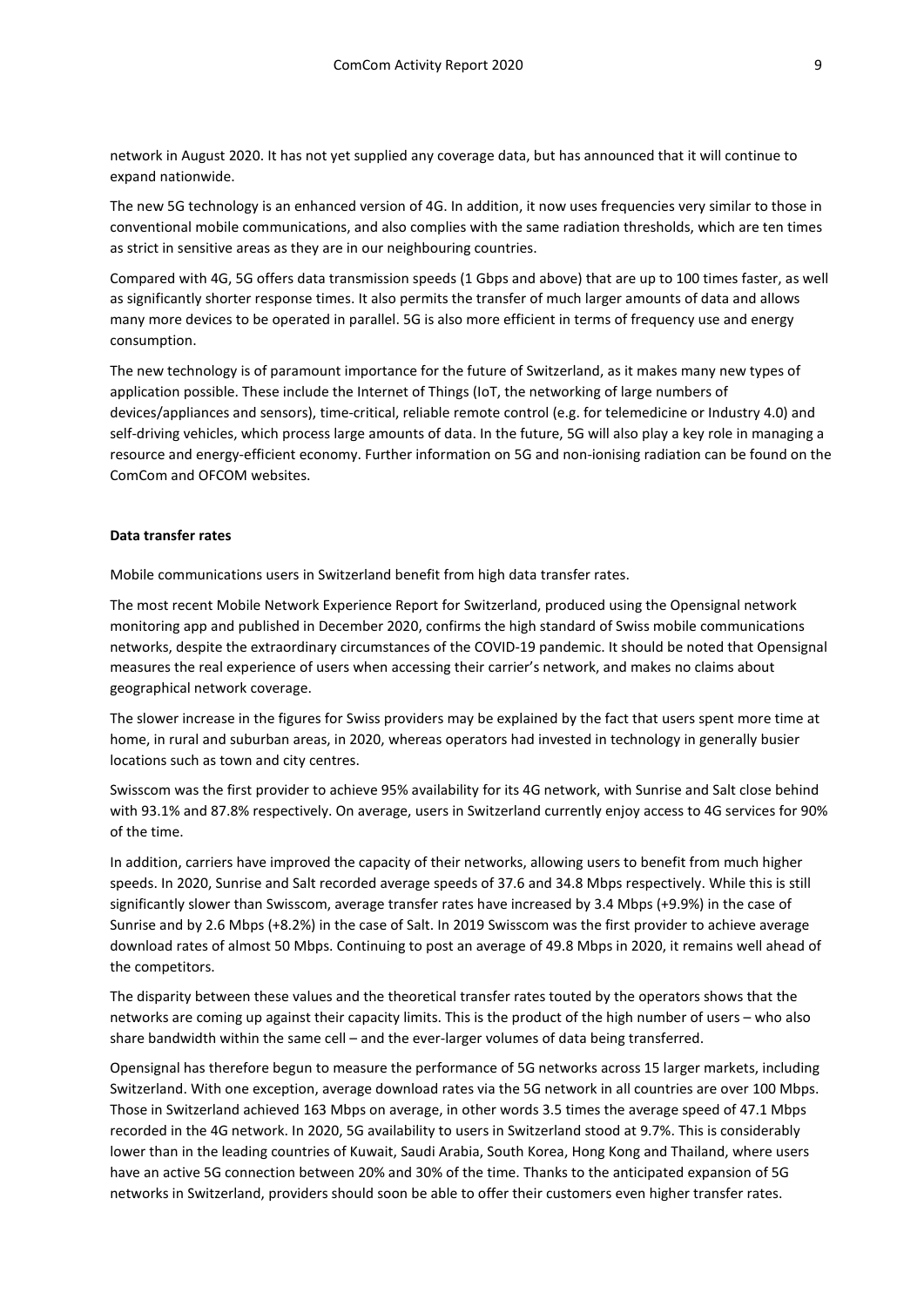#### **Mobile communications pricing**

According to the National Consumer Price Index issued by the Federal Statistical Office (FSO), which measures price trends on the basis of a basket of the principal consumer goods and services purchased by Swiss households, the global index for telecommunications services edged up by 0.3 percentage points between 2019 and 2020. The index for mobile telephone communications rose by 2.7 percentage points last year.

The mobile telephony prices covered by OFCOM's Statistical Observatory, which are based on the lowest rates offered by providers on the Swiss market, reveal considerable differences, however.

In all baskets (for low, medium and high usage requirements), the most expensive offer (Swisscom) cost 2 to 2.5 times the lowest (UPC). This spread broadened between 2019 and 2020, which OFCOM believes is evidence of a certain dynamic in this market.

In 2020, the most competitive offer for low-use customers was from UPC at CHF 9 per month. At Swisscom, it was CHF 25. For medium-use customers, the UPC offer cost less than CHF 20, but the Swisscom one was more than CHF 51. Finally, high-use customers found the cheapest offer at UPC, for CHF 30, and the most expensive at Swisscom, for CHF 66.

Mobile telephony prices in Switzerland are still among the highest internationally, although the gap compared with other OECD countries is beginning to narrow.

This is confirmed by the Teligen price baskets published by the market research company Strategy Analytics, which are based on OECD methodology and take into account the most competitive products offered by the largest carriers in each country. These include products and options from both the prepaid and contract segments. The price basket for Switzerland factors in the three network operators Salt, Sunrise and Swisscom, as well as the secondary and tertiary brands UPC, Yallo and M-Budget. For an average basket of voice and data connections, a medium-use customer (100 calls and 2 GB of data) in Switzerland paid only CHF 3.50 more than the OECD-wide average (CHF 20.00 versus CHF 16.50). However, in terms of the cheapest offer for an average basket of telecom services, Switzerland comes in 25th, and thus in the third of the most expensive countries.

Customers with high usage requirements (unlimited calls and 20 GB of data) paid almost CHF 4 less per month in Switzerland than the OECD country average (CHF 29.90 vs. CHF 33.70). This finding requires a more nuanced view, however, because Switzerland still occupies 17th place, and several countries offer comparable products for less than CHF 20.

### <span id="page-9-0"></span>2. Development of fixed networks

Switzerland has several backbone networks as well as high-quality fixed access networks. Swisscom's access network is available nationwide. The well-developed cable television networks (CATV) – in particular those of UPC and Quickline – also offer fixed-network connections in much of the country. In addition, many small cable network operators offer broadband and telephone services in geographically limited areas. Over 80% of Swiss households have a CATV network connection.

A look at the market shares in the fixed-line market shows clearly that the cable network operators have helped shape the development of fixed-line telephony in recent years. According to OFCOM statistics, Swisscom's market share, which was over 60% for a long time, continued to decline and stood at 50.3% at the end of 2019. The historical provider nonetheless remains far ahead of its two main competitors UPC and Sunrise, which both held market shares of 15.9%. Swisscom's market share has shrunk by 15 percentage points over the past ten years, from 65.3% in 2010 to 50.3% in 2019, while that of UPC has doubled from 8.2% to 15.9% during the same period. Some smaller cable network operators have also achieved significant expansion over the past decade, despite having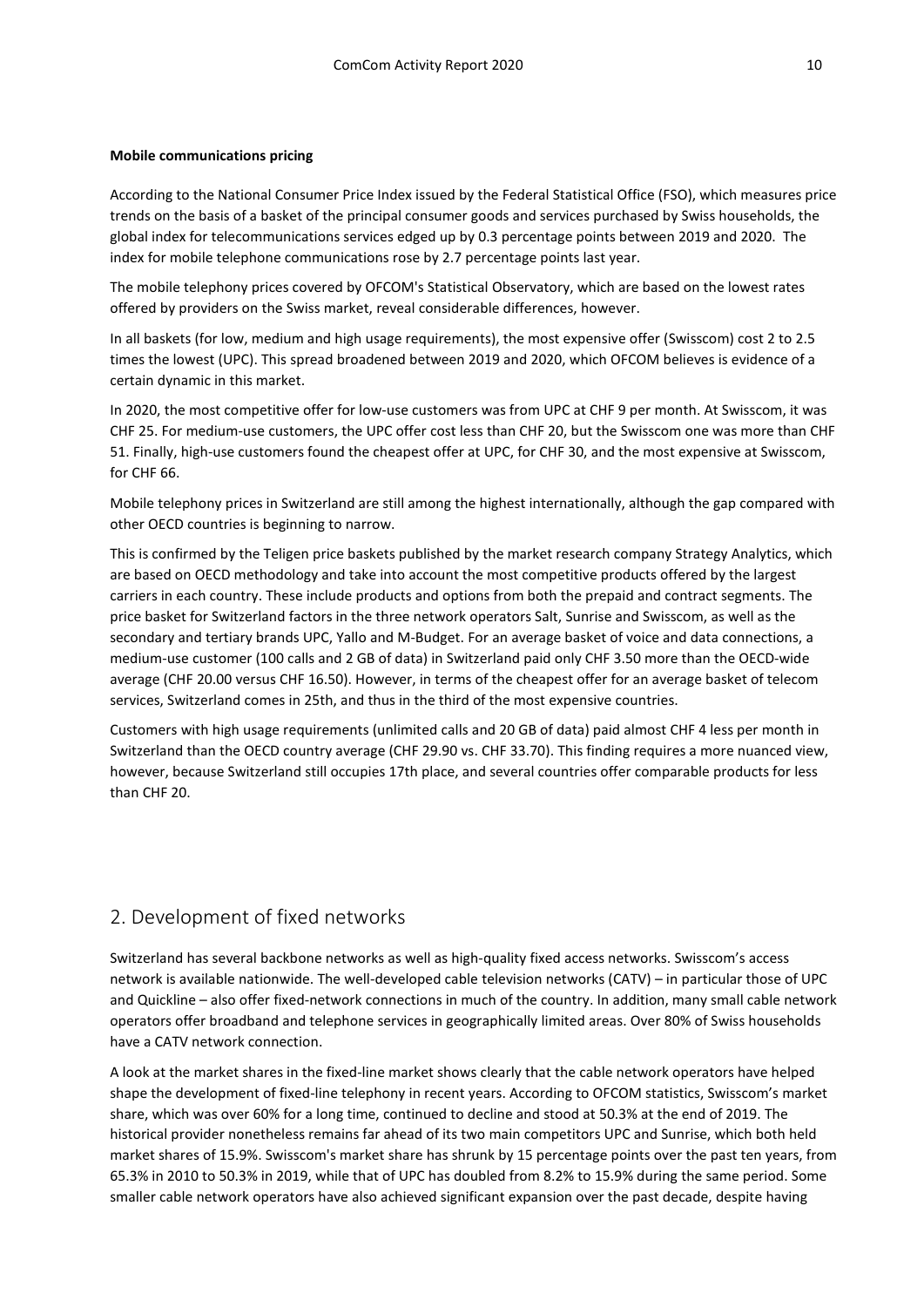only relatively modest market shares – with the exception of Quickline, claiming a market share of 3.65% at the end of 2019.

Given the continuing boom in mobile telephony, the downward trend in the number of fixed-network telephone connections in Switzerland continues. The figures available for 2020 indicate that most providers have lost subscribers. Although Sunrise gained around 15,000 new telephony customers in the first nine months of the reporting year, UPC lost 6,000 fixed-network customers in the course of 2020. Together, the cable network operators therefore lost around 14,000 customers during the year (-1.8%). By contrast, Swisscom lost 71,000 fixednetwork customers between 2019 and 2020, a decline of just under 4.5%. Swisscom still had a total of 1,523,000 fixed telephony customers at the end of 2020, and this downward trend had slowed owing to the completion of the switchover to IP telephony.

### **Voice over IP (VoIP) internet telephony firmly established**

Fixed-network telephony using VoIP technology has been available from alternative providers of telecommunications services and cable network operators for more than ten years now. The replacement of analogue by internet protocol (IP)-based telephony is also furthering VoIP.

According to OFCOM's statistics, the number of customers who make telephone calls via the fixed network using a VoIP connection from a telecommunications service provider (DSL, cable, etc.) has increased more than fivefold over the past ten years, and exceeded the three million mark by the end of 2019 (3,046,344). More than 96% of fixed-network subscribers now make calls via a VoIP connection.

### **Migration of analogue telephony to IP**

In the spring of 2014, Swisscom announced that it would switch all fixed-network connections over to digital IP telephony in stages over the coming years, and would phase out the old analogue, as well as the ISDN technology which dates from the 1980s. The gradual replacement of traditional fixed-line telephony with IP technology is a global trend. Almost all data (music, images, videos and voice communications) is now transmitted digitally via IPbased networks, which are the only ones even able to cope with such huge volumes.

IP-based product packages (internet, TV and telephony) are becoming increasingly popular among retail customers. More and more business customers are also digitalising their infrastructures, specifically with a unified communications and collaboration (UCC) system, or by outsourcing certain services to the cloud.

By the end of 2019, Swisscom had already migrated all retail customers and over 99% of business customers to all-IP. It completed the transition to IP technology at the end of the first quarter of 2020.

### <span id="page-10-0"></span>3. Fixed-network broadband market

Switzerland has a high-performance broadband infrastructure. The economy as a whole benefits from competition between different infrastructures and services, as it gives consumers greater choice.

### **Penetration rates**

By mid-2020 more than 47.6% of the Swiss population had a broadband internet connection. Switzerland therefore consolidated its top-ranking position in an OECD-wide comparison. It remains ahead of France (44.6%), Denmark (44.2%) and the Netherlands (43.1%). In the same period, the average for OECD countries was 32.6%, while that of EU countries was 35.6% (July 2019).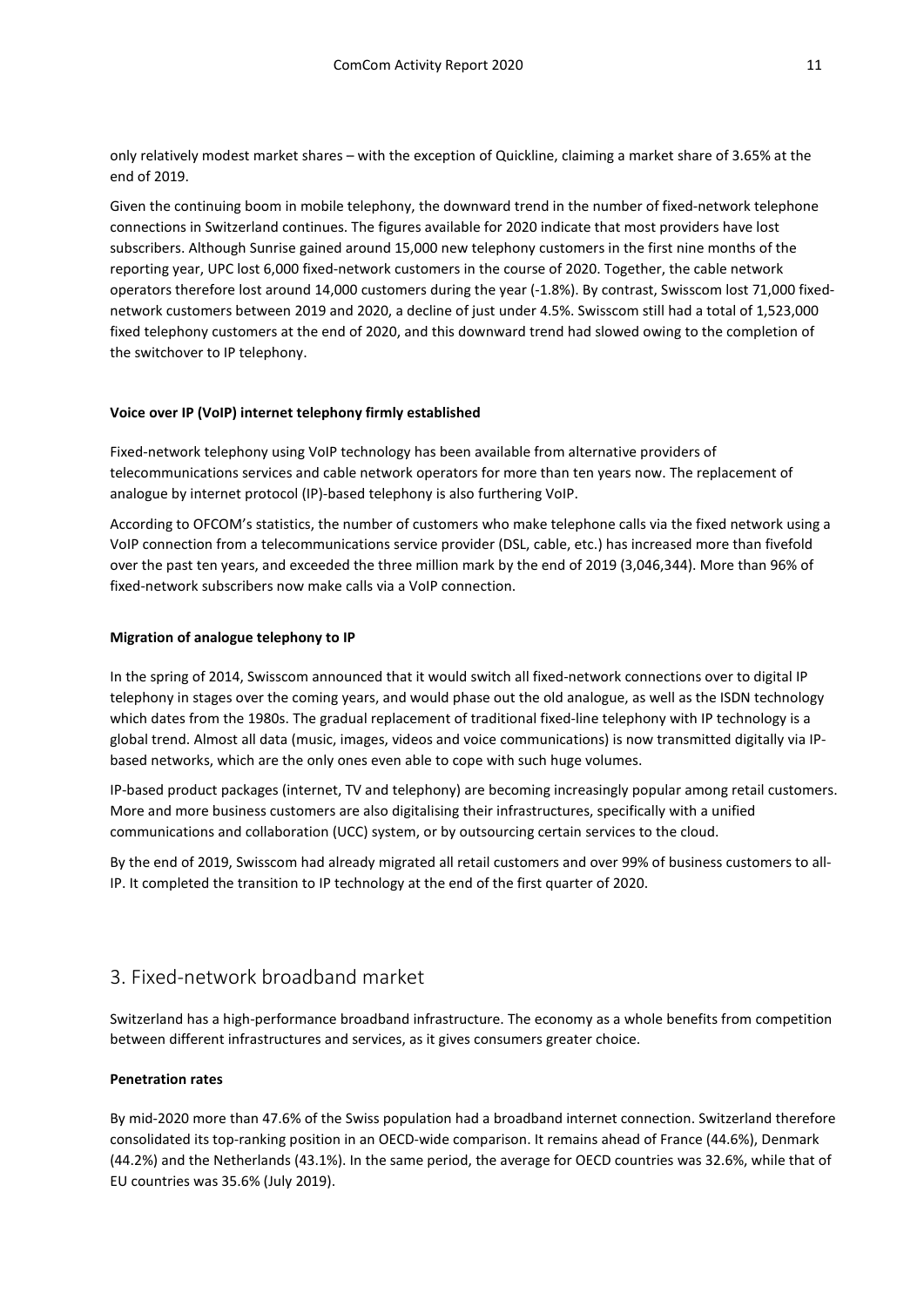Switzerland is not, however, currently a world leader in terms of fibre-optic connections to the home (FTTH). According to an IDATE study for 2019, FTTH is used by only 21% of Swiss households. Although uptake in September 2019 was higher than FTTH/B (home/basement) penetration in the European Union (17%), Switzerland lags markedly behind leading countries such as Iceland (70%), Sweden (57%), Spain (54%) and the Baltic States (Latvia 54%, Lithuania 48%, and Estonia 29%).



### **Fig. 3: Broadband penetration in OECD countries 2006–2020**

**Source: OECD Broadband Portal** 

#### **Data transfer rates**

By international standards, Switzerland remains one of the best-networked countries, with both high broadband penetration and ever-faster data transfer rates. The performance metrics compiled by Measurement Lab (M-Lab) on the broadband networks of 221 countries, the results of which were published by Cable.co.uk at the beginning of September 2020, show that Switzerland moved up two places to rank 7th with an average transfer rate of just under 110 Mbps (2019: 9th place, 2018: 11th place). This transfer rate is almost three times the 40 Mbps recorded in 2019. As the map on the Cable.co.uk website shows, downloading a 5GB HD film at the average speed measured in Switzerland takes just six minutes, compared with 13 in France, 16 in Germany and 24 minutes in Austria.

Western Europe is now ahead by some distance in rankings that were once headed by the Asian nations of Taiwan and Singapore. There are eight Western European countries among the top ten, led by Liechtenstein with an average data transfer rate of just under 230 Mbps. The excellent standard of infrastructures in Western Europe made for average speeds of approximately 81 Mbps, compared with a global average of around 25 Mbps. The report states that those countries that have invested continually in pure fibre networks (FTTH/B) fare best.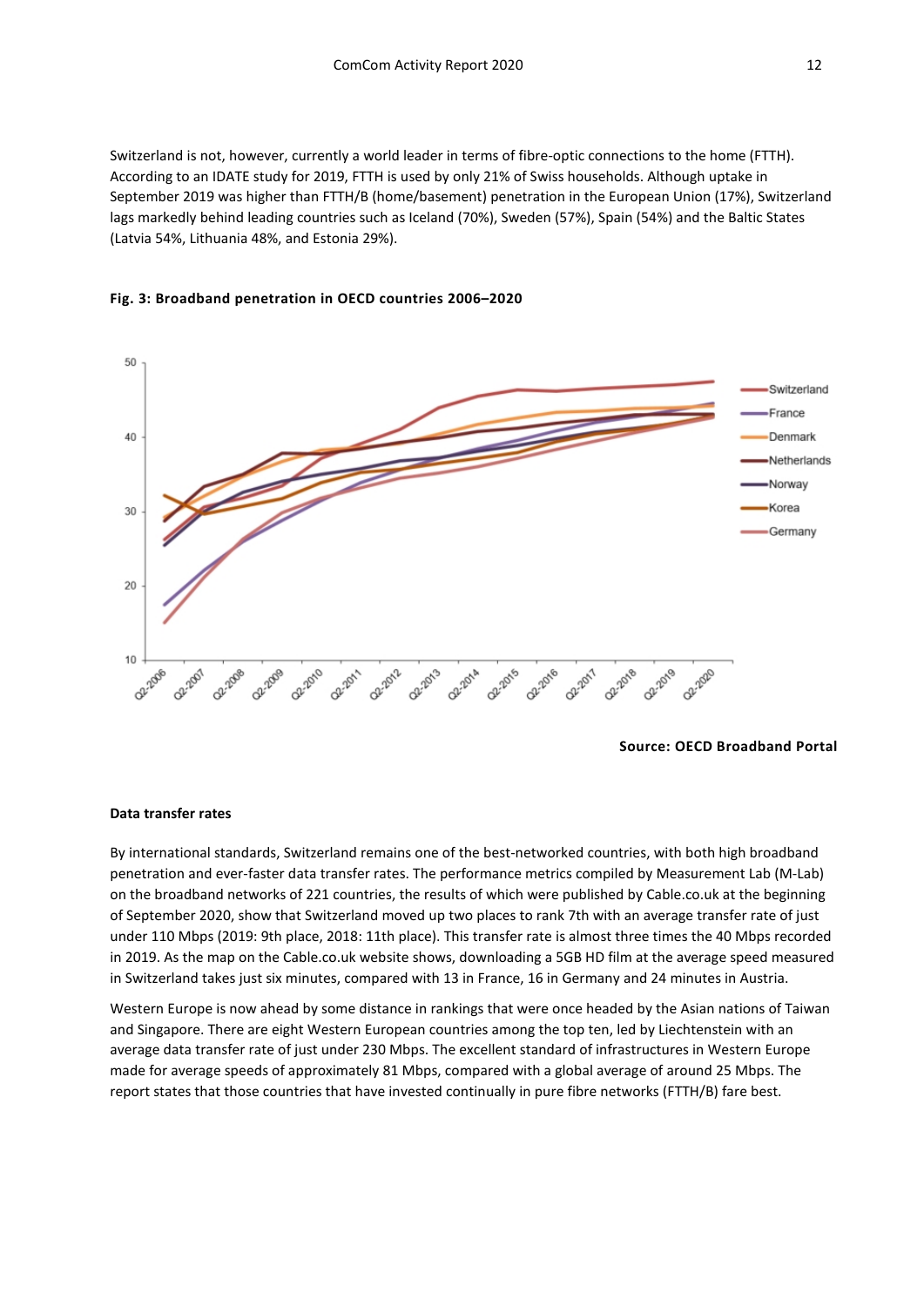### **Pricing**

According to the National Consumer Price Index issued by the Federal Statistical Office (FSO), prices for fixed broadband communication remained unchanged between 2019 and 2020.

This is confirmed by tracking the communications prices that are covered by OFCOM's Statistical Observatory. These are based on the lowest rates offered by telecommunications providers on the Swiss market.

Prices remained the same for a small basket of goods. The cheapest and most expensive products for users with medium and high usage requirements, which were all offered by cable network operators, fell between 2019 and 2020. By contrast, the prices of Sunrise and Swisscom offerings increased sharply.

Beginning in 2020, BAKOM now also publishes the survey of prices of bundle service offers on fixed and mobile networks on its Statistical Observatory website. This reflects growing demand from a sizeable consumer segment that prefers to purchase all of its telecommunications services from the same provider.

Internationally, broadband prices in Switzerland are still considerably higher than the OECD-wide average. According to the Teligen price baskets published by Strategy Analytics, which for Switzerland take into account only Swisscom, Sunrise, UPC and Quickline, the lowest-cost product offers a transfer rate of at least 100 Mbps for around CHF 48 per month for medium usage.

In September 2020, a consumer in Switzerland with medium usage requirements therefore paid CHF 16 more per month for this basket than the OECD-wide average (CHF 48 vs. CHF 32). A basket with a data volume of 300 GB and a transfer rate of at least 1 Gbps cost an average of CHF 54 in OECD countries, but CHF 68 in Switzerland.

#### **Structure of the broadband market**

At the end of 2020, DSL/FTTx providers accounted for around 72% of the broadband market (approx. 2,950,000 connections), while cable network operators (1,154,000 connections) occupied the other 28%.

Looking at broadband providers as a whole (CATV, DSL and FTTx), Swisscom remains far ahead of its closest competitors with a market share of 49.8%.

The alternative telecoms providers had a combined market share of 22.1% at the end of the reporting period, with Sunrise accounting for 13.1%. Among cable network operators, UPC took 15.6% of the market, and the other CATV operators together accounted for 12.5%.

By way of comparison, the average market share of the historical providers in EU countries is declining steadily, and stood at 39.3% in 2019.

The above figures for broadband connections in Switzerland include Swisscom subscribers who are supplied via a FTTH/B connection and hybrid fibre-optic and copper technologies (Fibre To The Cabinet (FTTC) and Fibre To The Street (FTTS)), as well as customers of alternative providers who use infrastructure operated by Swisscom or a utility company.

The expansion in fibre-optic connections (FTTH/B) in Switzerland slowed slightly compared with previous years. With around four million connections, the broadband market is almost saturated. Growth in the fibre-optic segment is primarily the result of DSL and CATV subscribers migrating to fibre-optic technology. Estimated at just under one million, the number of these connections corresponded to almost 24% of all broadband connections in Switzerland at the end of 2020. The country is therefore still a little behind by international standards, as the fibreoptic penetration rate in OECD countries had surpassed 29% by mid-2020. Although the annual increase in subscribers in Switzerland exceeds the OECD-wide average (+15.6% vs. +13.5%), it is well below the figures for its neighbouring countries of Austria (+23.6%), Germany (+34.2%), Italy (+41%) and France (+43%).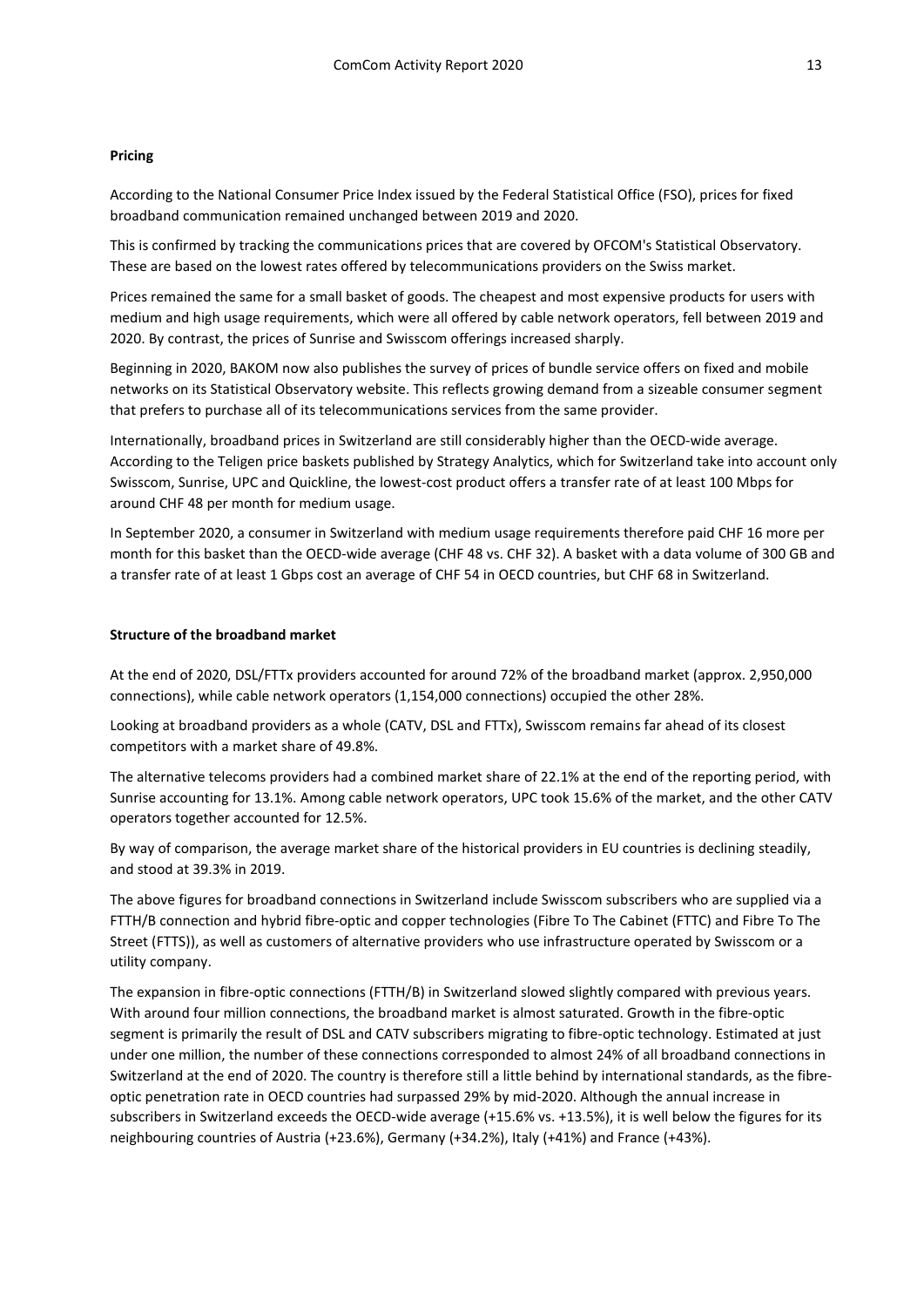

### **Fig. 4: Percentage of fibre connections in total fixed broadband 2018–2020**

**Source: OECD Broadband Portal**

### **Unbundling**

Unbundling local loops allows third-party providers to offer their customers their own telecommunications services by leasing the copper subscriber lines from Swisscom and operating them themselves as far as the end customers.

After its introduction in 2007, unbundling initially stimulated competition in the market for DSL connections. There has been a decline in the number of unbundled lines for some years now. A peak was reached in mid-2012 at approximately 315,000, or just under 10% of all broadband lines, but only some 55,000 remained at the end of 2020. Fully unbundled (full access) lines therefore now represent less than 2% of all broadband lines in Switzerland.

This is due in part to the offerings from cable network operators and the increasing use of fibre-optic connections, which are further intensifying competition on infrastructure. At the same time, growing customer interest in bundled products for telephony, internet and digital television is working against unbundling, which is unsuitable for these products because it does not permit high data transfer rates.

#### **Expansion of ultra-fast broadband networks**

In contrast to its superior ranking in the provision of broadband services via hybrid fixed networks, Switzerland is not a world leader when it comes to Fibre to the Home (FTTH). Nonetheless, various players have steadily been investing considerable sums in the expansion of the network for many years.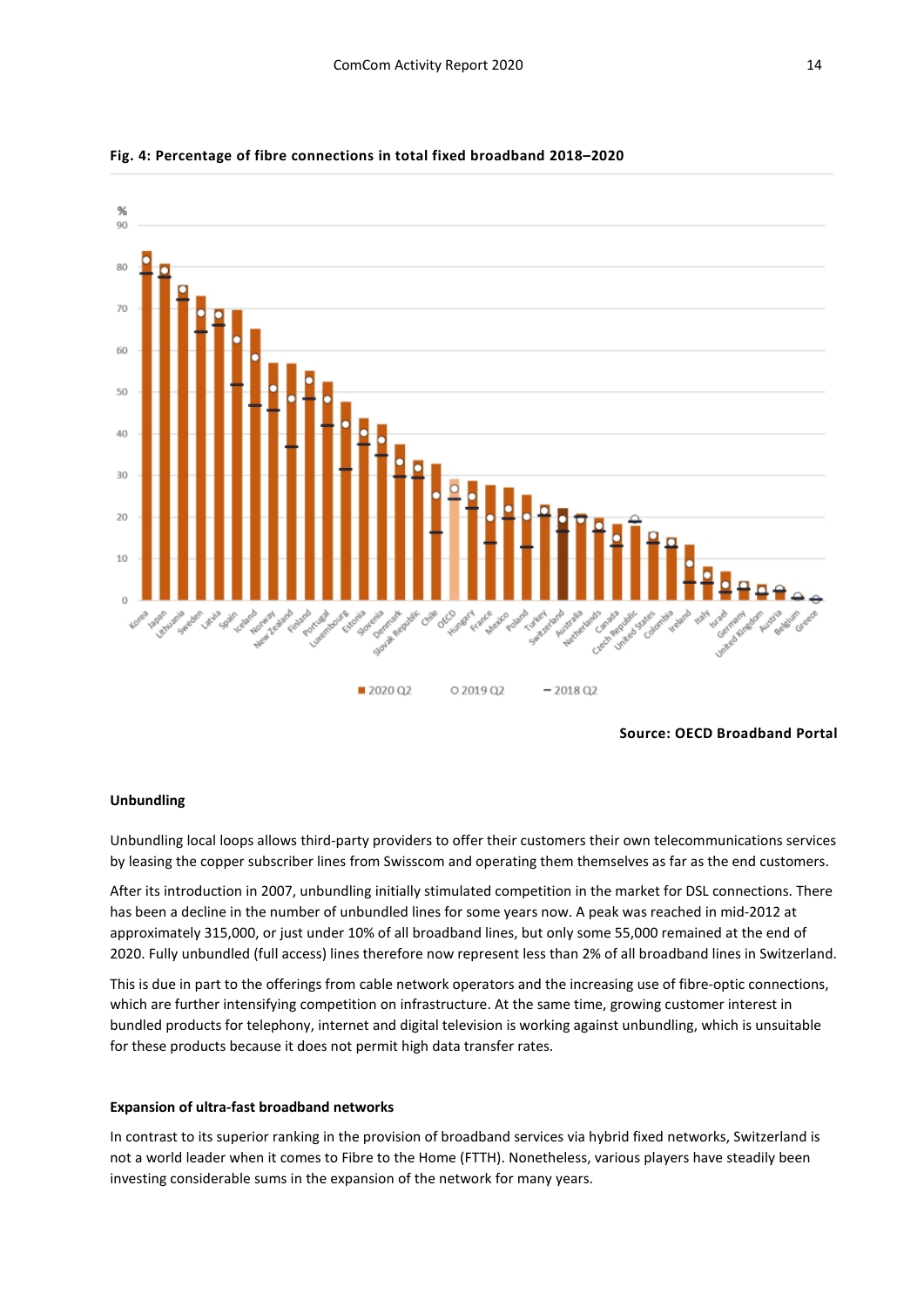This investment has been driven by rapid growth in data traffic and the need to invest in a future-proof network. Infrastructure competition also has an incentive effect. The municipalities and regions that are investing in fibre are doing so primarily to make themselves more attractive as a business location.

The technological development trajectory is clear. Optical fibre has long been used for backbone networks, but it is being taken ever closer to the end customers in telecoms and CATV networks alike. Fibre-optic cables were run from the telephone exchange to a neighbourhood distribution box (Fibre to the Cabinet, or FTTC) more than ten years ago. Since then, they have been laid either to a manhole in the street (FTTS), or to building basements (FTTB). Here, only the final few metres of cabling to the home consists of conventional copper or coaxial cables. Providers could then use these hybrid connections to offer much higher bandwidths to consumers.

For some 12 years now, local utilities companies have been working alone and with telecoms providers – primarily Swisscom – to construct fibre-only Fibre to the Home (FTTH) networks in numerous cities and regions. The partners together build a local FTTH network together that gives each of them at least one optical fibre to each household. In some locations, individual local authorities are also investing independently in FTTH.

Collaborations with local utility companies have brought FTTH to around one million households to date. Following an 8–10 year construction period, several such local optical fibre networks have now been completed. Examples include Basel, St Gallen, Yverdon and Zurich. In some cases, considerably more connections have been established than originally planned. Other joint projects are in their final phases. These include the Swisscom ventures with AMB in Bellinzona and with EWB in Bern.

New plans are becoming reality in many areas. For example, partners are collaborating on new projects such as connecting the town of Kriens, and previous collaborations are being resumed, for example that between ftth fr AG and Swisscom in the Canton of Fribourg.

Fibre-optic networks are being expanded not only in major conurbations but also in many rural areas, such as in the Canton of Fribourg, the Upper Valais and the Lower Engadine. In addition, cantonal projects have been launched in Graubünden and Ticino to promote ultra-fast broadband (100 Mbps and above) coverage, particularly in peripheral areas. These cantons aim to assume an active role in service provision to ensure that their outlying regions remain competitive with Switzerland's urban areas.

In addition to these collaborations, in many locations Swisscom is investing without partners in modernising the fixed network. For many years it opted primarily for a hybrid copper-fibre connection (FTTC, FTTS, FTTB), with the old copper cable continuing to be used on the last 50 to 200 metres to the socket in the home. This lower-cost option was possible thanks to complementary vectoring and G.fast technologies, which enable high bandwidths of 100 to 500 Mbps over short copper cables.

According to the Swisscom annual report, at the end of 2020 more than 4.4 million people – or 82% of homes and businesses – were using broadband that offered a data transfer rate of more than 80 Mbps. Some 59% had access to connections offering over 200 Mbps. Swisscom invested CHF 519 million (+5.1%) in expanding fibre-optic networks in 2020.

These investments will continue. Swisscom long ago set itself the goal of modernising the fixed network in all municipalities in Switzerland such that, by the end of 2021 90% of homes and businesses would be supplied with at least 80 Mbps, and around 85% of connections would achieve speeds of 100 Mbps or more.

Moreover, Swisscom determined new targets for FTTH connections, with coverage set to almost double by the end of 2025. This means that, in five years' time, up to 60% of all homes and businesses in Switzerland will enjoy bandwidth of up to 10 Gbps.

Since the market was opened up 23 years ago, one of the key drivers behind the expansion of broadband networks has been the infrastructure competition between Swisscom and the numerous CATV networks. More than 80% of Swiss households have a cable network connection. CATV operators have also invested heavily in recent years in FTTH, and in the DOCSIS 3.1 transmission standard for coaxial cable. According to the Suissedigital association, this allows high-speed data transfer rates of up to 1 Gbps to be offered via 90% of CATV connections. In this way,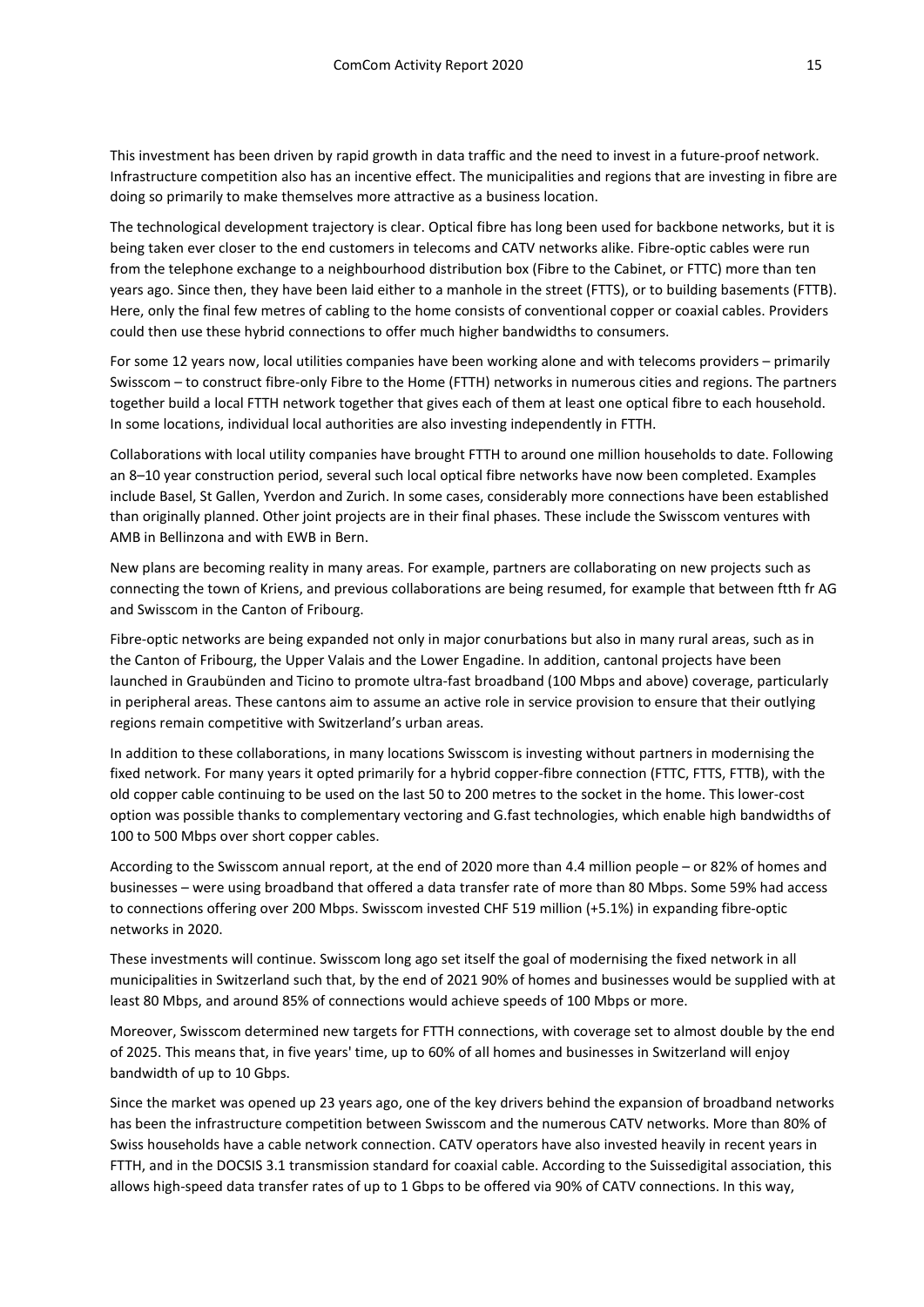hybrid fibre/coax (HFC) networks can reach speeds that telecoms operators such as Swisscom can achieve only with a pure fibre-optic network.

Swiss Fibre Net (SFN), which joined the market in 2013, is also likely to spark competition. SFN is a network consortium set up to market fibre-optic networks established primarily by local utility companies. SFN consists of five shareholders – the utility providers of the cities of Bern, Lucerne and St Gallen plus the network carriers Danet (Upper Valais) and Didico (Meilen-Herrliberg). The consortium also includes a further 16 partner networks.

SFN offers service providers from all over Switzerland that do not have their own access networks (e.g. Init7, iWay.ch, GGA Maur, Salt, Sunrise and VTX) the opportunity to use a shared platform to source standardised FTTH products for resale. It also offers mobile operators fibre-optic connections for mobile communications antennas. By the end of 2020, SFN is marketing around 600,000 of its partners' FTTH connections. New networks with approximately 100,000 further connections are to be added in 2021.

In 2018 Sunrise renewed its cooperation with SFN, and Salt has also partnered with SFN since it entered the fixedline market in March 2018. Both have also announced that they will make upfront investments in the infrastructure of SFN partners in return for long-term, non-retractable usage rights.

There are plenty of local utility companies that do not market their connections via SFN, however. Some offer telecoms services to both retail and business customers (e.g. Industrielle Werke Basel) themselves, while others stick to operating their network and leave service provision to third parties. This is the case in Zurich and Geneva. In French-speaking Switzerland, many network operators market their connections via netplus.ch.

There is also a considerable divergence in consumer pricing in the fibre-optic market. At the beginning of 2021, internet access with a download rate of at least 1 Gbps, with no additional services, cost between CHF 40 and CHF 90.

### **Digital television in Switzerland**

The digital television market is characterised by intensifying competition. It has been shaken up by the strong growth of streaming platforms, as well as changes in consumer habits such as time-shifted television viewing and the use of multiple – and specifically mobile – devices.

With some 2.04 million digital TV customers, the cable network operators were able to maintain their leading positions, but their core business continues to lose subscribers year after year. Their customer base contracted by approximately 85,000 in 2020, a 4% decline. The cable network operators' market share, which fell below the 60% mark for the first time in 2017, stood at 52.2% at the end of 2020.

Although UPC managed to stem the massive outflow of customers it had experienced in recent years, it still lost almost 60,000 subscribers (-5.8%) from its digital television service in the year under review. The largest cable network operator saw its market share decline to just 24.4% at the end of 2020.

Quickline, an association of several cable network operators, also experienced a slight year-on-year decline in its TV customers of some 8,000, or -2.3%. With just under 331,000 TV customers at the end of 2020, Quickline's market share was down a little to 8.5%.

In parallel, the fixed-network providers were able to gain more digital TV customers again in 2020. They represent serious competition for cable network operators in this market segment.

Swisscom maintained the strong position that it took over from UPC in 2015, although it lost around 1,000 customers overall (–0.1%). It now has 1.554 million digital TV subscribers, and has increased its market share to 39.8%.

Sunrise, which was the last to enter this market, in 2012, recorded an increase of just under 35,000 new customers in 2020, corresponding to growth of 12.4%. Sunrise's market share has risen to 8.0%.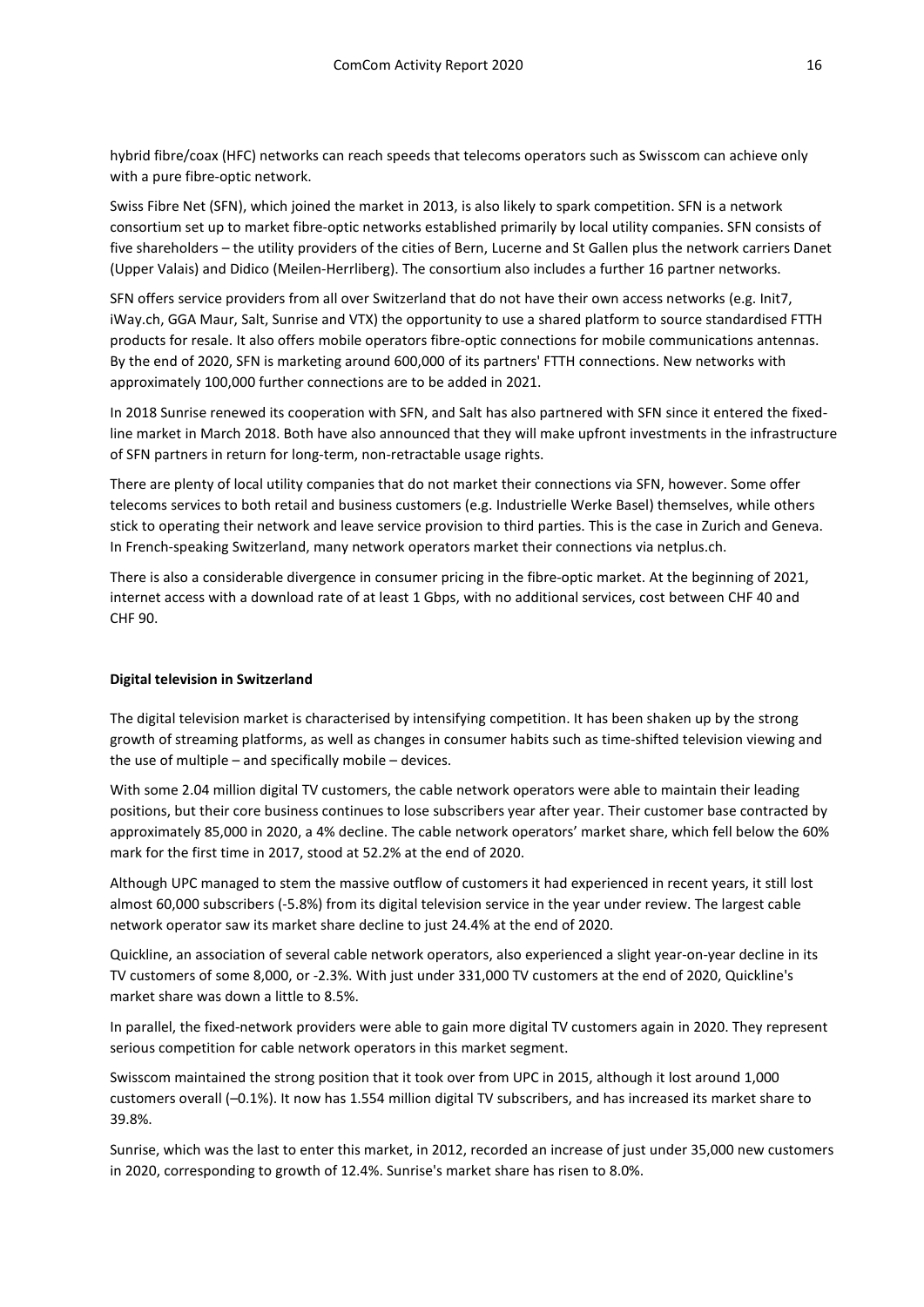### **Fig. 5: Market shares of digital TV in Switzerland in 2020**



**Sources: Operators, Suissedigital**  excluding satellite/terrestrial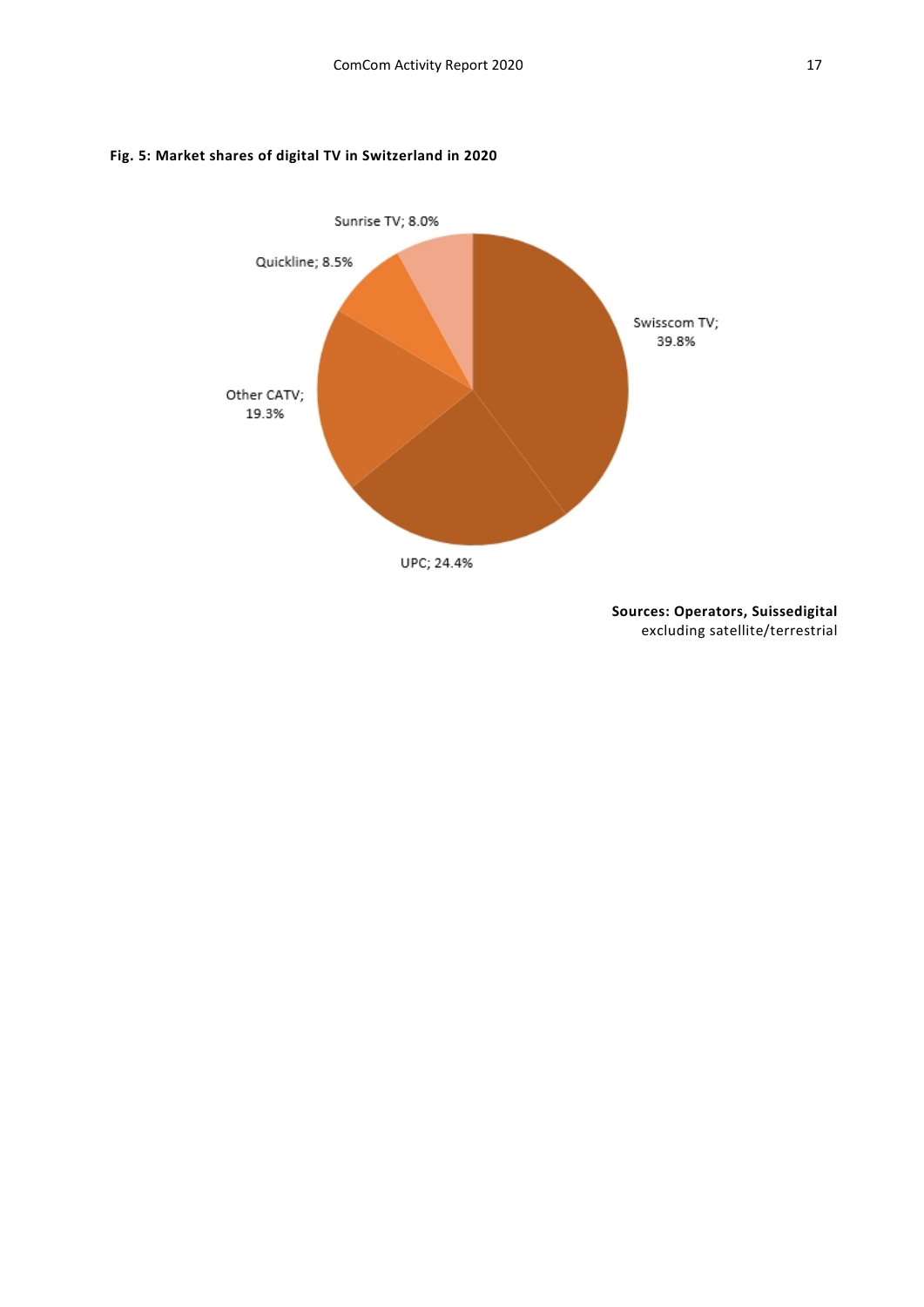# <span id="page-17-0"></span>II. Commission and Secretariat

### <span id="page-17-1"></span>1. Commission

ComCom is an independent, extra-parliamentary commission tasked with licensing and market regulation in the telecommunications sector.

Under the Swiss Telecommunications Act (TCA), ComCom's main tasks are:

- Granting licences for the use of the radiocommunications frequencies (Art. 24a TCA)
- Awarding the universal service licence (Art. 14 TCA)
- Determining access prices and conditions when service providers fail to agree among themselves (Art. 11 and 11a TCA)
- Imposing measures and sanctions in the event of violations of applicable law in connection with a licence granted by ComCom (Art. 58 TCA)
- Approving national numbering plans (Art. 28 TCA; to end-2020)
- Determining the arrangements for number portability and carrier selection (Art. 28 TCA; to end-2020).

At the beginning of 2021 ComCom ceased to be responsible for the last two points listed above as a result of the reform of the TCA, which was approved by Parliament in March 2019 and entered into force on 1 January 2021.

The Commission consists of seven independent experts appointed by the Federal Council.

In 2020 it was composed of the following members:

- **Stephan Netzle, President,** Dr. iur., LL.M., Attorney
- **Adrienne Corboud Fumagalli, Deputy President,** Doctor of Economics and Social Sciences, independent non-executive director of several companies
- **Andreas Bühlmann**, Dr. rer. pol., Chief of the Office of Finance of the Canton of Solothurn
- **Matthias Grossglauser**, Doctor of Information Technology, Professor at the Swiss Federal Institute of Technology Lausanne
- **Christian Martin**, Electrical Engineer HTL, Managing Director Alps (CH & AT), Google Cloud
- **Stephanie Teufel**, Professor of Management in Information and Communication Technology and Director of the international institute of management in technology (iimt) at the University of Fribourg
- **Flavia Verzasconi**, Lawyer and Notary, President of the Administrative Court of the Canton of Ticino.

Having served the statutory maximum term of office of 12 years, Stephan Netzle, President, and Andreas Bühlmann stepped down from the Commission at the end of 2020. ComCom would like to take this opportunity to thank them for their great dedication and for their important contributions to the work of the Commission.

On 18 December 2020, the Federal Council appointed Adrienne Corboud Fumagalli, member of the Commission since 2012 and Deputy President since 2018, to succeed Stephan Netzle as President from 1 January 2021. It also appointed Christian Martin, member of the Commission since 2018, to serve as Deputy President of ComCom.

At the same meeting, the Federal Council went on to nominate two new members to joint ComCom as of January 2021: Prof. Dr. Patrick Krauskopf, Lawyer, Professor, and Head of the Center for Competition Law and Compliance at the Zurich University of Applied Sciences (ZHAW), and Jean Christophe Schwaab, Dr. iur., Member of the Communal Council of Bourg-en-Lavaux and former National Councillor (SP/Canton of Vaud).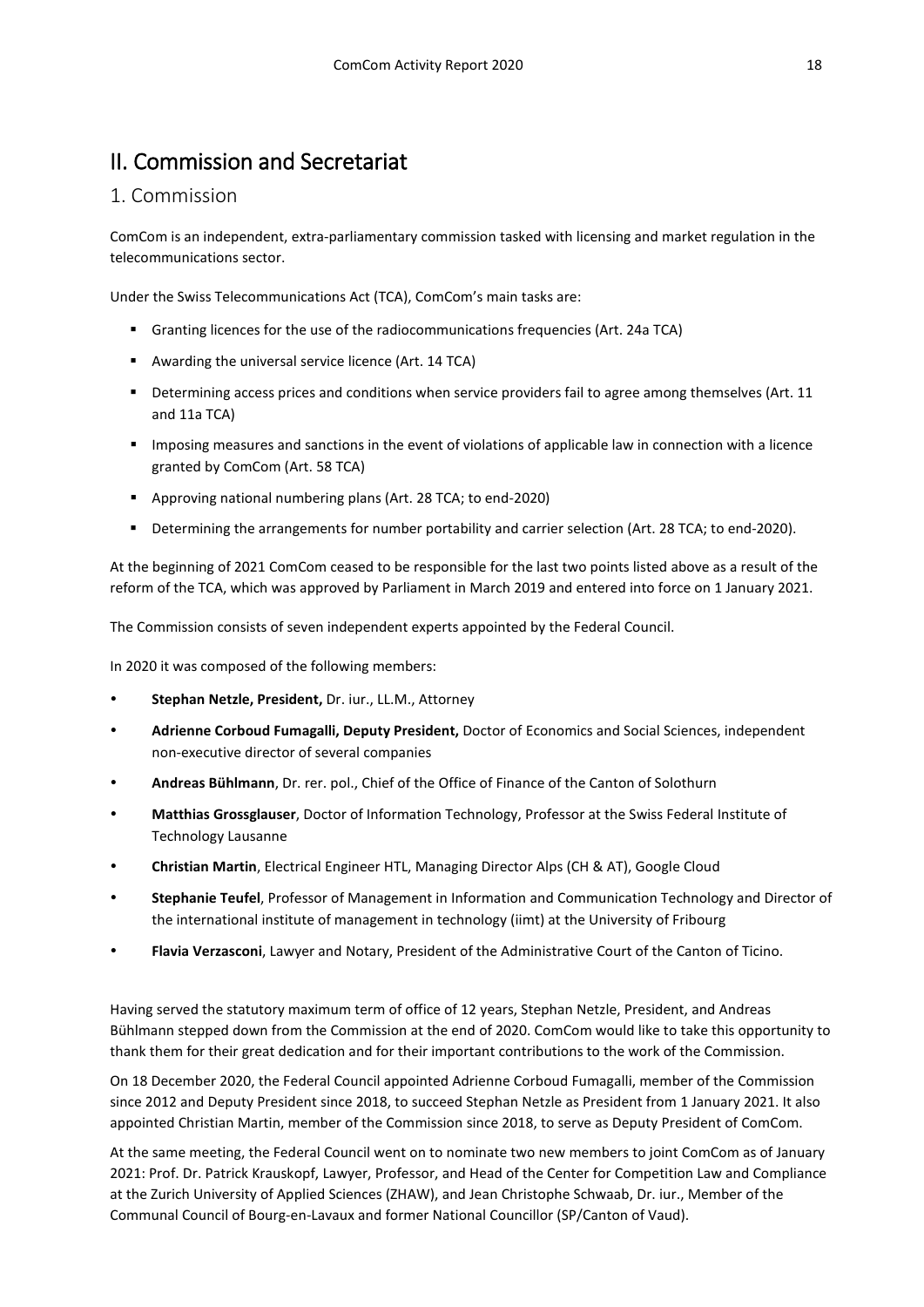The Commission generally meets almost every month. It continued to do so in 2020, but mainly in the form of a video conference owing to the pandemic. In addition, its members spent much time preparing the meetings and adopting opinions by means of circular communications. The Commission also met in person in the late summer, for a two-day internal training course on the quality of telecommunications services in Switzerland.

### <span id="page-18-0"></span>2. Secretariat

The Commission is assisted by its own Secretariat, which is responsible for management and public relations. The Secretariat coordinates the Commission's activities with OFCOM, which prepares ComCom's business and generally implements its decisions.

The Secretariat consists of a commission secretary (90%), a scientific collaborator and webmaster (80%), and an administrative secretary (70%).

The **staff of the Secretariat** will be happy to provide you with any information you might require:

- Peter Baer, Secretary of the Commission

- Pierre Zinck, Scientific Collaborator and Webmaster

- Jacqueline Fischer Pulfer, Administrative Secretary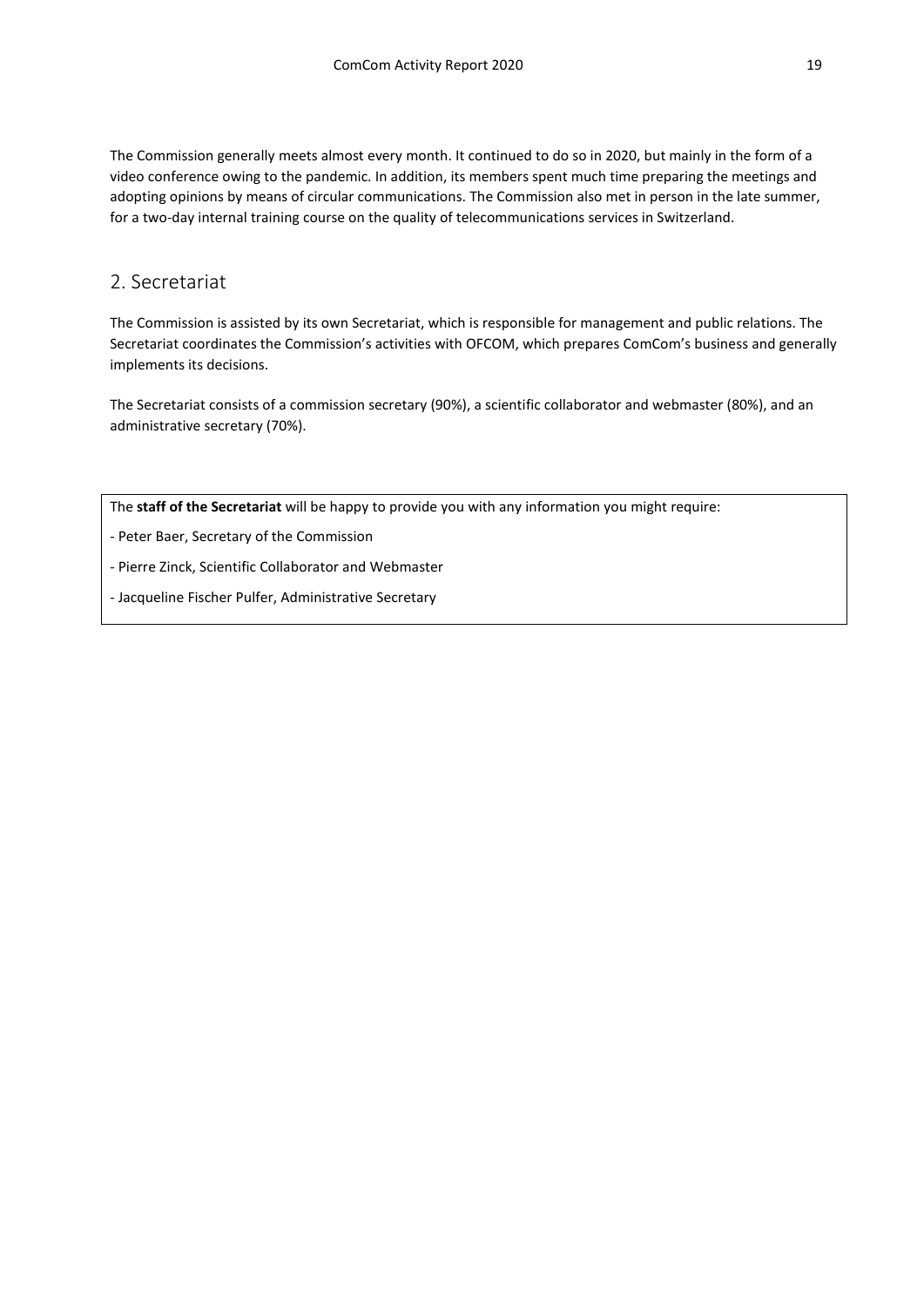

Commission meeting via video conference in 2020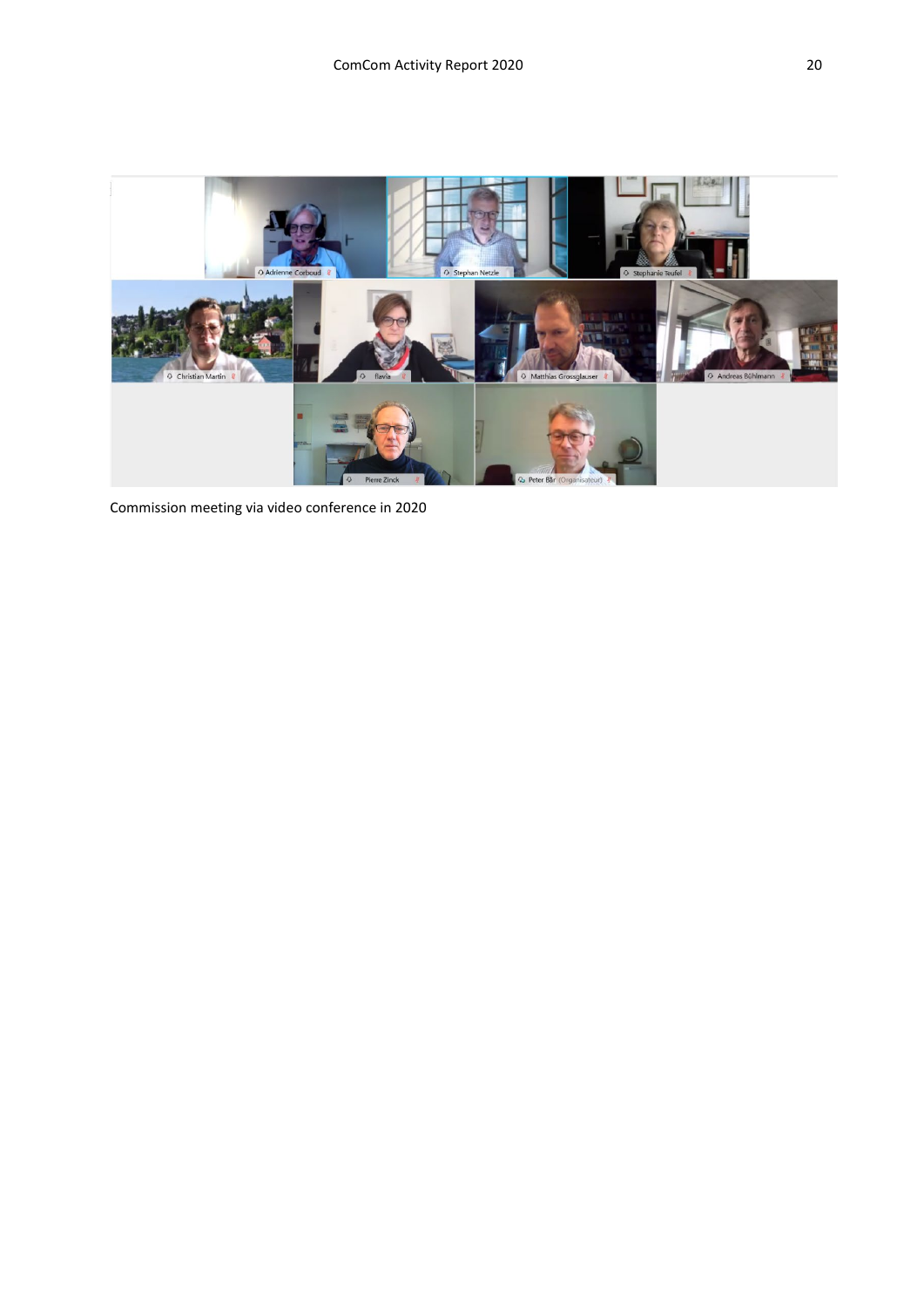# <span id="page-20-0"></span>III. Activities of the Commission

The following sections provide an overview of ComCom's activities in 2020.

### <span id="page-20-1"></span>1. Access cases

To promote competition in the telecoms market, the Telecommunications Act (TCA, Art. 11) specifies that dominant undertakings – such as former monopolist Swisscom in certain areas – must offer other providers access in various forms to the existing infrastructure or services. Where this is the case, this access must be offered in a non-discriminatory manner and at cost-based prices.

In contrast to the technology-neutral access regime in the EU, the Act contains an exhaustive schedule of the areas in which a dominant provider must grant access to infrastructure (Art. 11 TCA). Up to the end of 2020, the following six forms of access were subject upon application to regulation:

- 1. Full unbundling of the local loop
- 2. Fast bitstream access (for a period of four years)
- 3. Charging for fixed-network subscriber connections
- 4. Interconnection
- 5. Leased lines
- 6. Access to cable ducts, providing these have sufficient capacity.

When the TCA was revised, Parliament removed two forms of access from the schedule given above. Fast bitstream access and charging for fixed-network subscriber connections ceased to be regulated as of January 2021. In fact, the obligation to provide bitstream access had not existed for several years now, and charging for fixednetwork connections has become less and less important.

Where unbundling local loops is concerned, access to subscriber networks is limited to conventional copper technology. In Switzerland, connections based on fibre or coaxial cable are currently not subject to any access obligation or regulation.

Another feature of Swiss telecommunications legislation is the primacy of negotiation. This means that alternative providers must first negotiate the conditions of infrastructure access with the dominant provider. Only if these negotiations do not result in an agreement can a request be made to ComCom to determine conditions and prices. This procedure is known as *ex-post* regulation.

### **Pending access cases**

At the end of 2020 there were a total of four access cases pending with ComCom. Two of these are currently suspended, because the same substantive issues must be judged in the context of appeals against two partial ComCom decisions that are before Federal Administrative Court (FAC).

### <span id="page-20-2"></span>1.1. Interconnection and other forms of access pursuant to Art. 11 TCA

At the end of 2020, two access cases were pending before ComCom concerning the prices for various forms of access such as interconnection, unbundling, leased lines and access to cable ducts.

Both cases were suspended in 2020 because appeals have been lodged with the FAC against the partial decisions issued by ComCom in February 2019 on pricing for the period up to 2016 and because the FAC has to decide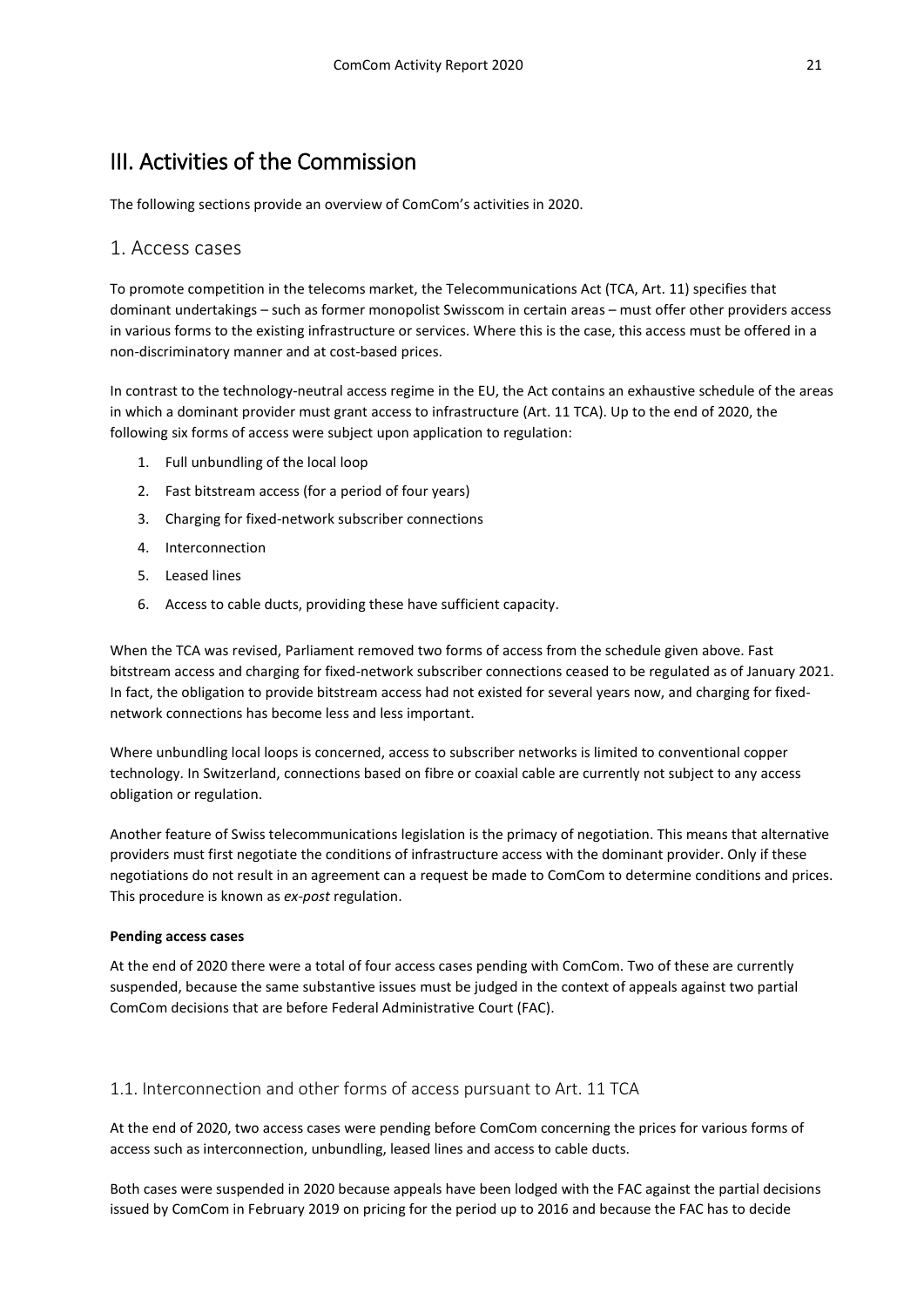fundamental questions, which also arise in the procedures pending before ComCom. Among other things, this also concerns the first application of new legal provisions (see 2019 Annual Report). The FAC conducted an exchange of correspondence that lasted from March 2019 to March 2020. The access cases will proceed as soon as the FAC has decided these issues.

### <span id="page-21-0"></span>1.2. Interconnect Peering

In Init7's access case against Swisscom concerning free peering, ComCom rejected Init7's application in July 2018 (for further information please refer to the 2018 ComCom Activity Report). ComCom had assumed that peering was subject to functioning competition. In its view, there were substitutes for IP interconnection with Swisscom at all times, and certain disciplinary effects were also present. Init7 appealed against this decision to the FAC.

The FCA upheld the central points of Init7's appeal, and referred it back to ComCom for a revised decision (FCA ruling of 22 April 2020, [A-5235/2018\)](http://links.weblaw.ch/BVGer-A-5235/2018). With regard to the period from 2013 to January 2016, the FCA judged Swisscom to be a dominant undertaking in the sense of Article 4 paragraph 2 Cartel Act. It determined that costbased prices should therefore be set for the peering requested by the appellant during this period. The issue of market dominance would have to be clarified for the time thereafter.

On behalf of ComCom, OFCOM reopened the case and assumed the primary role in what have become a two-part proceeding:

- Annual cost evidence must be obtained from Swisscom for the 2013 to January 2016 period for which it was judged to be dominant. These will be reviewed by OFCOM and serve as a basis for price-setting by ComCom.
- For the period from February 2016 onwards, the first task is to clarify the issue of market dominance. To this end, OFCOM will conduct a market survey and then consult the Competition Commission (COMCO), in accordance with Article 11a TCA.

### <span id="page-21-1"></span>1.3. Payment of interest on repayments

In February 2020 an application was received concerning the payment of interest on repayments made subsequent to access cases. OFCOM is leading these proceedings and ComCom will take a decision in the course of 2021.

### <span id="page-21-2"></span>2. Licences

In accordance with the Telecommunications Act (TCA), ComCom grants radiocommunications licences and also awards the universal service licence.

ComCom has delegated permanently to OFCOM the granting of those radiocommunications licences which are not the subject of a public tender procedure (e.g. licences for amateur radio operators or private companies' radio networks) and which are wholly or primarily intended for the broadcast of access-authorised radio and television programming (Art. 1 ComCom Ordinance; SR 784.101.112). Information concerning radio telecommunications licences award by OFCOM can be found on the [www.bakom.admin.ch](http://www.bakom.admin.ch/) website.

The following overview deals only with those licences awarded by ComCom itself.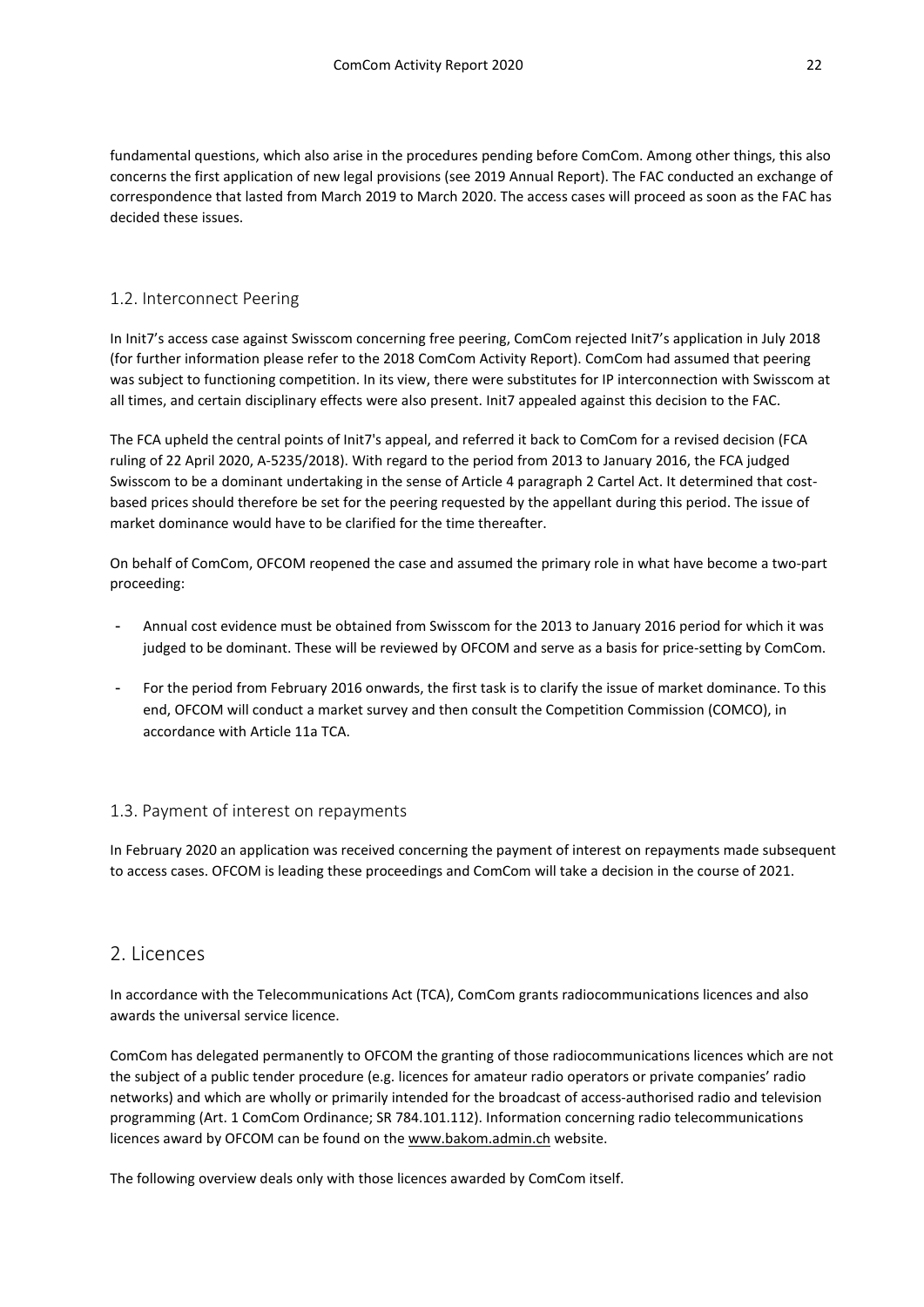### <span id="page-22-0"></span>2.1. Universal service

The universal service comprises a basic range of telecoms services of a good standard which must be offered throughout the country at an affordable price to all sections of the population. These services are intended to enable people in every part of Switzerland to participate in social and economic life. The universal service also includes special services that offer those with disabilities broader communications options.

The scope of the universal service is described in the Telecommunications Act (Art. 16 TCA). The Federal Council periodically adapts its definition of a universal service to social and economic needs and to technological progress. The actual content of the universal service (including price caps in some areas) is laid down in the Ordinance on Telecommunications Services (see Arts. 15 and 22 TSO).

It is ComCom's task to grant the universal service licence by means of a public tender procedure, or by appointing a licensee directly. The universal service licence granted to Swisscom in May 2017 came into force on 1 January 2018 and runs until 31 December 2022.

With OFCOM, ComCom also ensures that the licensee is providing the component parts of the universal service to the required standard.

### **What are the current constituents of the universal service?**

The Federal Council amended the scope of the universal service in the Ordinance on Telecommunications Services (Arts. 15 and 16 TSO) one year before the grant of the current universal service licence, which came into force at the beginning of 2018.

The following have been included in the universal service since 1 January 2018:

**-** A multifunctional broadband connection, based on the Internet Protocol (IP), replaces both of the earlier analogue and ISDN connections.

By the end of 2021, Swisscom must provide an interface for analogue and ISDN equipment free of charge at the network termination point, to allow sufficient time for terminal equipment to be replaced.

- **-** Since January 2020, the minimum data transfer rates for internet access as part of the universal service have been 10 Mbps (download) and 1 Mbps (upload).
- **-** Each household may request a second directory listing free of charge.
- **-** Services for people with disabilities:
	- For the hearing impaired, a round-the-clock transcription service, which also covers emergency calls, and an SMS intermediary service. At certain times there is now also a sign language service via video telephony.
	- For the visually impaired and those with reduced mobility, there is a round-the-clock directory enquiries and operator service which ensures access to the directory data of customers of all providers, using the 1145 number.

To guarantee universal service provision, the Federal Council has laid down quality criteria for its component parts (Art. 21 TSO). The universal service licensee must report annually to OFCOM on how these criteria have been met. Swisscom once again met these quality criteria in full in 2020.

#### **What does the universal service cost?**

The licensee would, in principle, have the right to charge for the uncovered costs of providing the universal service. To do this, it would have to disclose the costs and revenues attached to the component parts of that service. The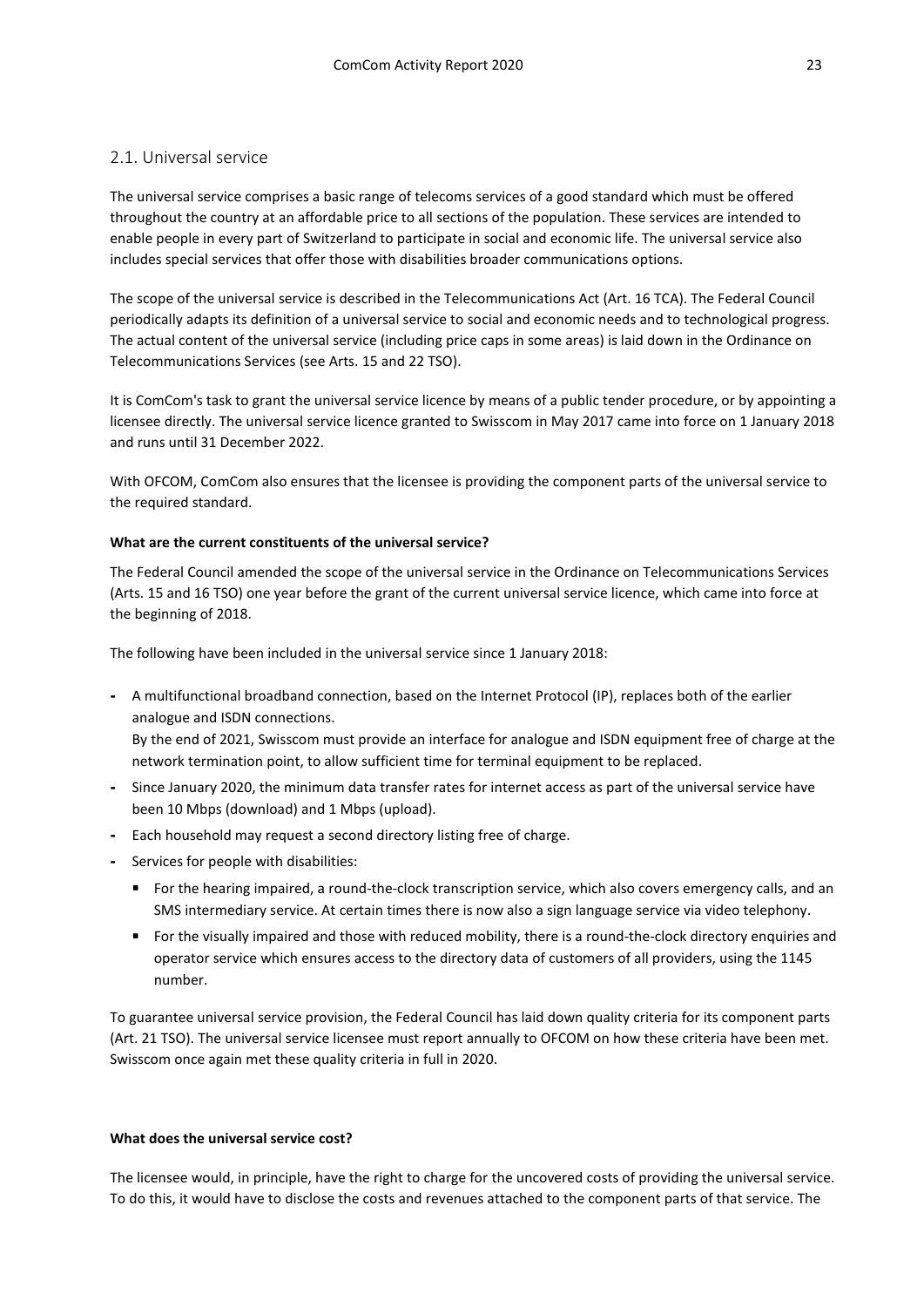charge would be made via a fund into which major telecommunications providers would pay in proportion to their turnover.

Since Swisscom has to date always waived any charge for its uncovered costs, no such universal service fund has ever been set up. The costs of the universal service thus remain unknown.

### **The current political debate surrounding the universal service**

In the summer of 2020, the National Council's Committee on Transport and Telecommunications (CTT-N) put forward a motion (Mo. 20.3915) proposing that the minimum internet speed under the universal service be increased to 80 Mbps.

The Federal Council requested that the motion be rejected because a "state-mandated nationwide network expansion" offering 80 Mbps would extend far beyond "the provision of a basic offering that is the intention of the universal service" and would also represent "a massive distortion of competition". The Federal Council went on to say in its opinion on the motion that the universal service was not the right means to achieve this end. In the meantime, however, the Federal Council has recognised the need for better broadband coverage, especially in remote areas.

The motion was nonetheless passed by the National Council on 10 September 2020 with an extraordinary majority of 176 votes to two. It was then shelved by the Council of States on 8 December 2020 on the grounds that it wanted to wait for the outcome of consultations on the cantonal initiative submitted by the canton of Ticino (Kt. Iv. 16.306) that the whole of Switzerland should be supplied with high-speed broadband.

ComCom is following these political discussions very closely with a view to the grant of the next universal service licence.

### <span id="page-23-0"></span>2.2. Mobile radiocommunications licences

All available mobile frequencies were awarded anew in 2012. Seven years later, new frequencies in the 700 MHz, 1400 MHz and 3500 – 3800 MHz bands were auctioned for exclusive use (please refer to the 2012 and 2019 annual reports for more information on these auctions). Although both calls for tenders were open to all interested companies, the three existing operators Salt, Sunrise and Swisscom were generally the only bidders. There was additional interest only in the 2019 auction, but the single other candidate here did not ultimately acquire any frequencies.

Since these two award rounds Salt, Sunrise and Swisscom each have two licences for different frequencies and licence durations:

- **-** In 2012, all three licensees acquired a frequency in the 800 MHz, 900 MHz, 1800 MHz, 2100 MHz and 2600 MHz bands. The three licences run until the end of 2028.
- **-** The licences awarded in 2019 contain frequencies from the 700 MHz, 1400 MHz and 3500 MHz bands, and were awarded until the end of 2034.

The three licensees each have a broad range of the different frequencies that are needed to operate a highperformance mobile telecommunications network with practically unbroken national coverage. The three network operators fulfil the conditions of use determined in their licences.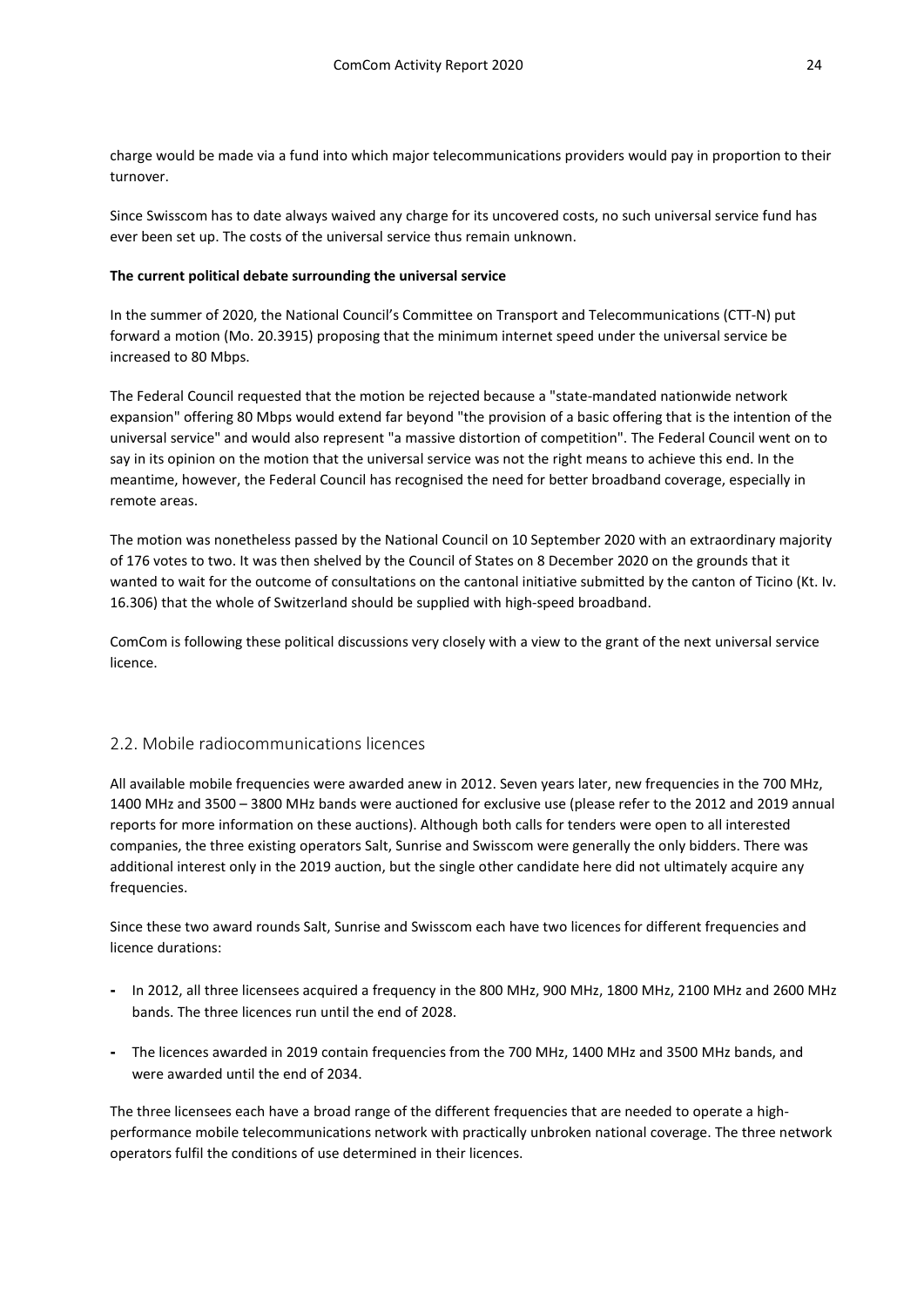### **GSM switch-off**

ComCom awarded these mobile radio frequencies in a technology-neutral manner. In other words, the licensee is free to decide the technologies that they will use with their frequencies. In the past, four very different systems have been operated in parallel, from outmoded and underperforming GSM, via UMTS and LTE through to the much more efficient 5G.

As explained in section I, both Swisscom and Salt had switched off GSM by the end of 2020, freeing up network capacity for more recent technologies.

This second-generation (2G) mobile technology was launched in Switzerland already in 1993. GSM brought mobile telephony and text messaging to the masses, although larger volumes of data could not be transmitted until the advent of UMTS, and then LTE.

Sunrise has announced that it will continue to offer 2G until at least the end of 2022, specifically because there are still machine-to-machine applications that are GSM-based.

### **Mobile communications and radiation**

ComCom took part in the 'Mobile radio and radiation' working group set up by DETEC in the autumn of 2018. Its mandate was to analyse the requirements and risks involved in establishing 5G networks and to draw up recommendations.

Headed by the Federal Office for the Environment (FOEN), the working group presented its report to the public on 28 November 2019 (see the FOEN website for details: *[www.bafu.admin.ch](http://www.bafu.admin.ch/)*). This report provides a broad overview of the research on the feared impact on health of mobile phone radiation, discusses different options for the expansion of 5G and proposes important accompanying measures.

In January 2020, ComCom published a proposal that it had already put forward in the working group's report: to sketch out a roadmap for how a 5G network might be established within a reasonable time frame. 5G is of the utmost importance for Switzerland's future, so that our country is able to stand up to global competition as a place to work and to innovate.

The concept underlying ComCom's proposal is the greater shared use of existing antenna sites. This is the only way to avoid having to erect thousands more new antennas to meet the rapidly growing customer demand for data. ComCom therefore firstly proposes that the installation limit values be applied to each user of an antenna installation rather than to the entire installation, as it is the case to date. Secondly, it supports a moderate increase in the very restrictive installation limit values that were set 20 years ago without any scientific basis (for details of the proposal, please visit the ComCom website: www.comcom.admin.ch).

In the spring of 2020, one year after the new mobile radiocommunications licences had been awarded, ComCom was concerned to find that in many cantons, building applications for mobile telecommunications installations were being given limited, if any, consideration. The reason was widespread, scientifically unfounded scepticism about 5G.

The Geneva-based International Telecommunication Union (ITU) had warned in a September 2019 study that would not be possible to construct the necessary 4G and 5G network capacity in time in countries with radiation thresholds that are lower than the international norm. It said that countries such as Switzerland would run the risk of being unable to handle the growing volumes of data.

If network capacity cannot be expanded in time, there is the unappealing prospect of service bottlenecks as a result of the sharp rise in data traffic. ComCom has shared this concern in writing with the Federal Council.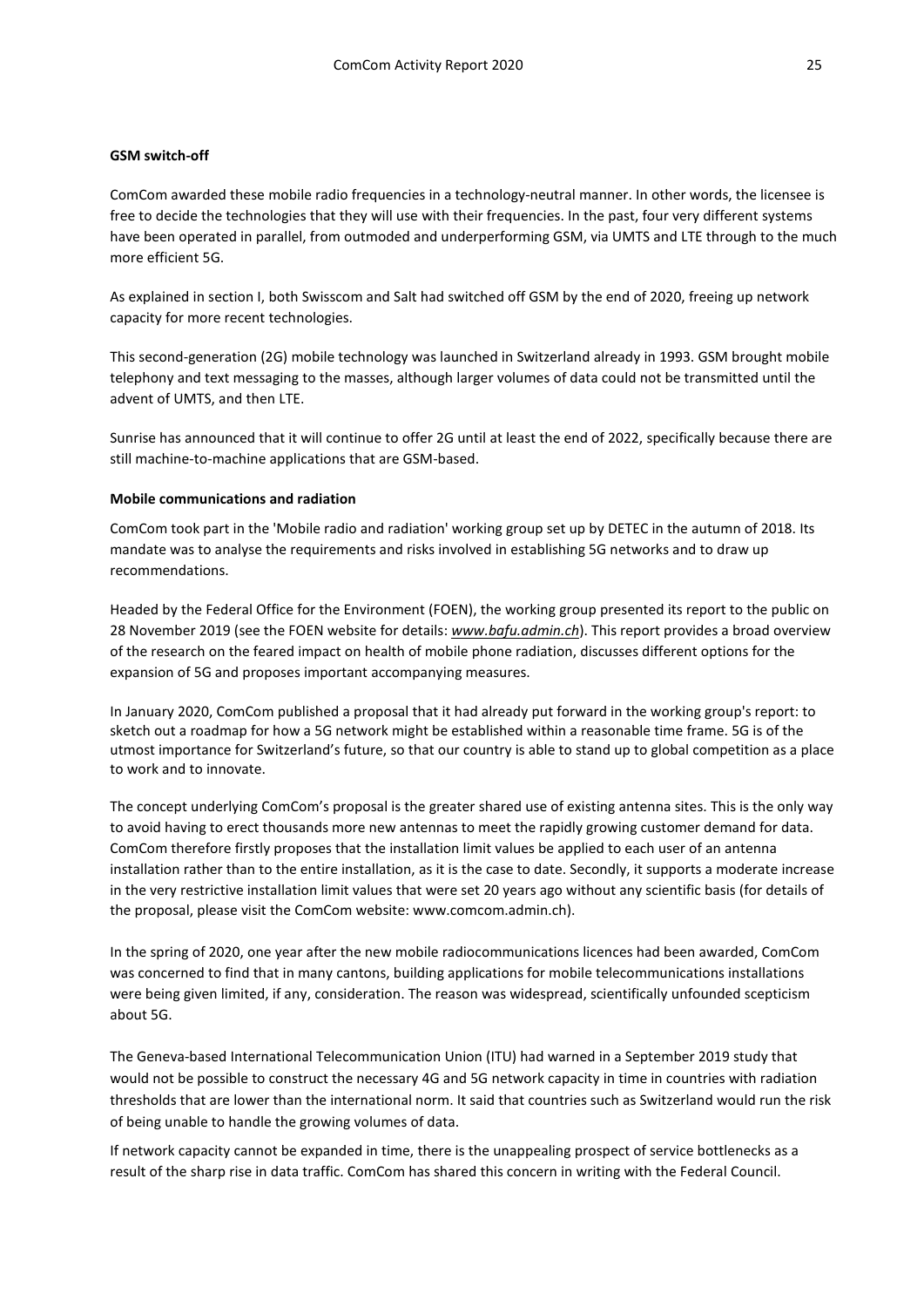ComCom also supports the Federal Council decision of 22 April 2020 to introduce radiation exposure monitoring as quickly as possible and also specifically to improve active, fact-based public communications on mobile telecoms – especially since 20 years of broad research on mobile phone-related radiation has not found any threat to health if it is below international emission thresholds.

### <span id="page-25-0"></span>2.3. New block of DAB frequencies for French-speaking Switzerland

Three-quarters of radio listening is now digital, and DAB+ is the most common radio reception technology throughout Switzerland. The radio industry has therefore agreed to go ahead with the switch from FM to digital distribution via DAB+ in 2022 and 2023.

On 20 December 2017, the Federal Department of the Environment, Transport, Energy and Communications (DETEC) released three additional frequency blocks, one each for the provision of DAB+ in German, French and Italian-speaking Switzerland.

Having conducted a survey of prospective bidders, OFCOM concluded that there were a number of companies in French-speaking Switzerland that would be interested in additional DAB+ coverage. DETEC therefore decided to conduct a public tender to allocate the frequencies in question. In this case, ComCom is responsible for awarding the radiocommunications licence. In both German-speaking Switzerland and the Italian-speaking Ticino, there was only one interested party, which meant that a licence could be granted without a tender process.

With this in mind, in December 2017 DETEC instructed ComCom to begin the award process in French-speaking Switzerland. ComCom then conducted a public tender procedure in 2018 and 2019, ultimately granting the licence to DABCOM in a competition based on specific criteria (please refer to the 2018 and 2019 annual reports for more information).

The unsuccessful candidate lodged an appeal against the licence decision with the Federal Administrative Court (FAC) in May 2019. Since the appeal effectively suspends the licence, it unfortunately cannot be used until the FAC has issued its ruling

### <span id="page-25-1"></span>3. TCA revision and consumer protection

The primary outcome of the revision of the Telecommunications Act (TCA) in 2019 was greater protection for the consumer. After the implementing ordinances had been adopted by the Federal Council on 18 November 2020, the new provisions entered into effect on 1 January 2021.

The most important consumer protection measures include an obligation on the part of providers to combat unfair advertising by providing customers with a suitable means of activating or deactivating it at any time, i.e. a filter.

Furthermore, consumers must be better informed when they conclude their contract or activate/reactivate roaming services of the terms and arrangements that apply to international roaming. Calls must be charged to the second precisely, and data usage to the kilobyte. Consumers must also be able to set their own cost ceiling.

Finally, providers must measure the quality of fixed and mobile internet access services and release this information publicly. In the case of fixed-network internet access, this applies to all providers serving at least 300,000 customers. Where mobile access is concerned, it applies to all providers with at least 300,000 customers and one mobile radiocommunications licence. This information improves consumer choice, allowing them to compare different offers and make their decision on the basis of criteria other than the price or theoretical data transmission rate.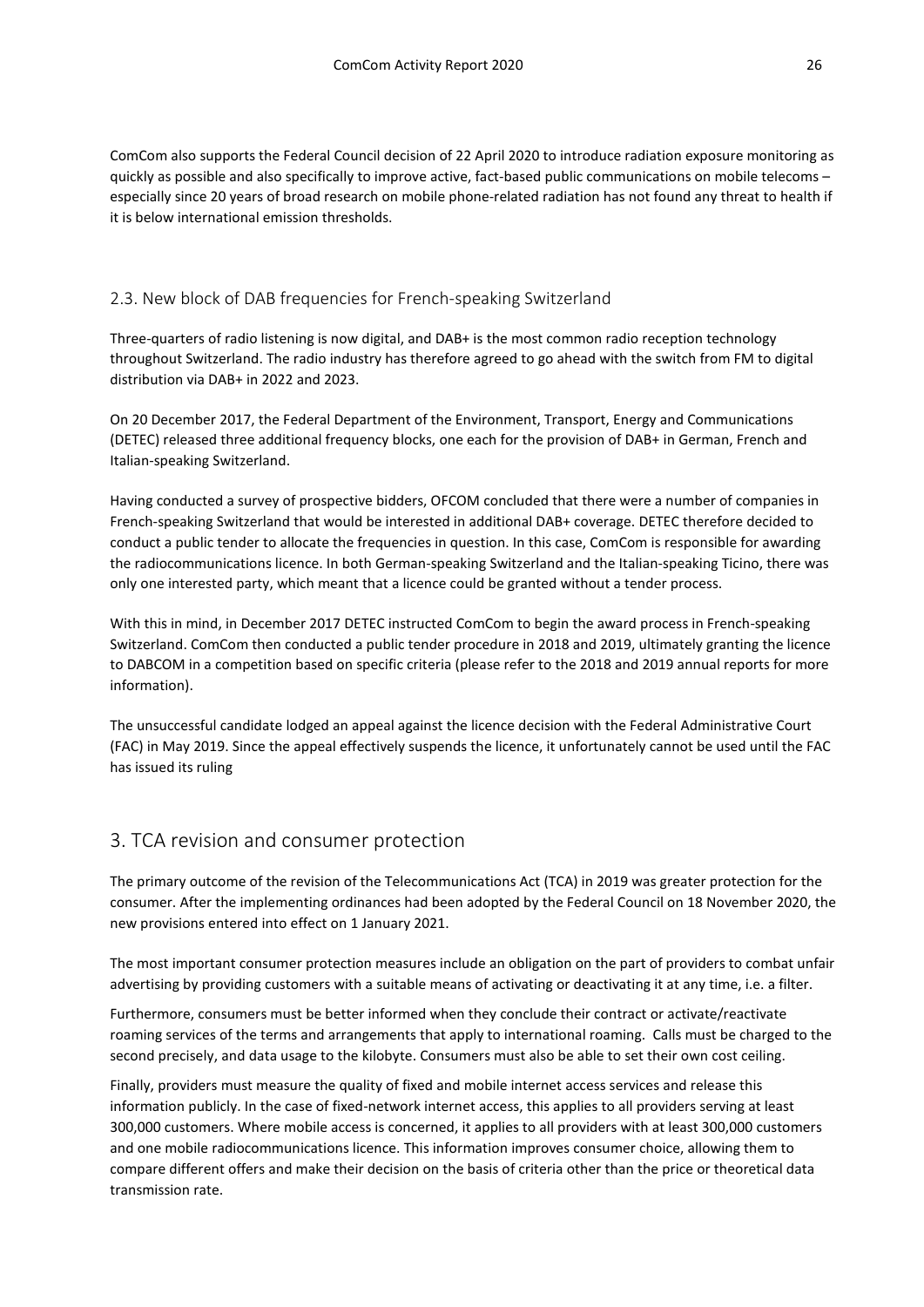The revision of the TCA brought about a paradigm shift in radiocommunications. In the future, the unrestricted use of the frequency spectrum will be the norm, and licensing and reporting (or 'light' licensing) the exception. ComCom will continue to award radiocommunications licences for the provision of telecommunications services, although changes have been made to the transfer of such licences (Art. 24d).

Finally, the revision of the law leads to new tasks for ComCom: regarding the freshly introduced access to the building entry point (BEP) and the shared use of installations inside buildings (new Art. 35b), ComCom will be deciding disputes between providers.

Lawmakers nonetheless decided not to introduce a technology-neutral regulation for network access, meaning that fibre-optic local loops will still not be subject to regulation in Switzerland. The only new obligation in this area is that the Federal Council is required to present to the Parliament every three years an evaluation report on developments within the telecoms market and, where necessary, to propose measures to promote competition.

### <span id="page-26-0"></span>4. Number porting

Since 2000 it has been possible to keep an existing telephone number and to take it with you to a new provider.

According to Teldas, which operates the central porting database in Switzerland, more than 575,000 numbers were ported in 2020. This was 10% less than in 2019.

Mobile telephony accounts for the bulk of ported numbers – 83% in 2020.

Just over 477,000 mobile phone numbers were transferred in 2020 year, corresponding to a little under 4.5% of all mobile subscribers. Number porting is found primarily in the contract segment, where it edged up by 0.5 percentage points. By contrast, number transfers in the prepaid segment dropped by over 26% last year.

In the fixed network, slightly over 90,000 numbers were ported to another carrier in 2020, which corresponds to approximately 6% of fixed-network connections and represents a collapse of almost 32% over the previous year.

Fixed-network providers have been able to offer geographical number portability throughout Switzerland since 2002. If their carrier provides this service, when moving home customers can take their telephone number with them, even if they are moving to another area code.

Following the revision of the TCA referred to above, number portability will cease to form part of ComCom's remit from 2021 onwards.

### <span id="page-26-1"></span>5. International relations

ComCom is a founding member of the association of the European national telecommunications regulatory authorities, the Independent Regulators Group (IRG). The independent telecoms regulators of every European country belong to this group.

The member states of the European Union are also forming the Body of European Regulators for Electronic Communications (BEREC). While the IRG considers itself to be a platform for experience-sharing at the European and interdisciplinary level, BEREC is a body associated with the European Commission that is primarily engaged in harmonising telecommunications law and the implementation of European directives in the member states. BEREC maintains numerous expert groups that do the groundwork for regulatory decisions and legislative projects.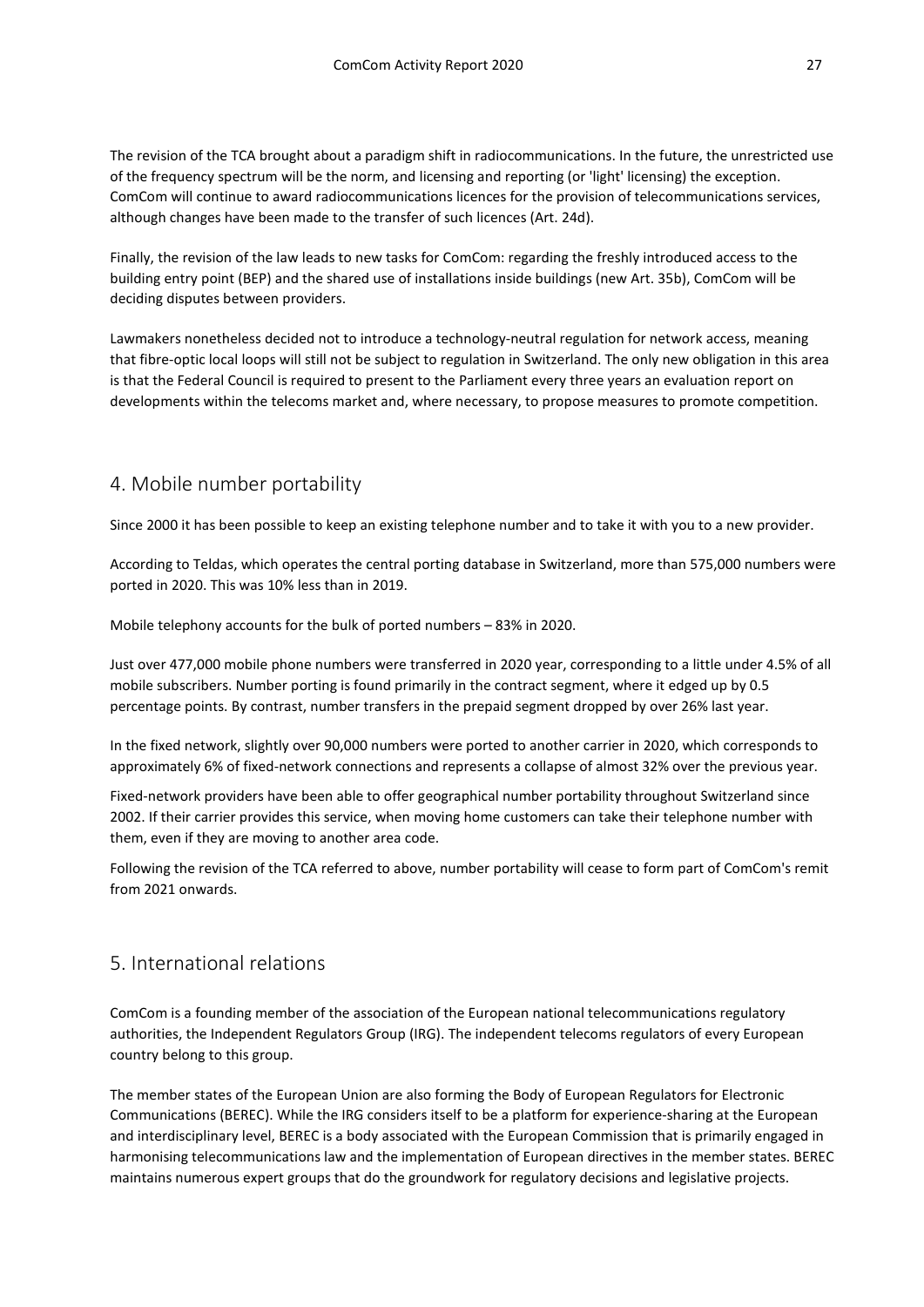Since BEREC was set up Switzerland has held observer status, which is renewed on an annual basis. Represented by OFCOM and ComCom, it also plays an active part in a variety of expert groups, thereby fostering exchange that benefits both sides.

### <span id="page-27-0"></span>6. Outlook for 2021

In the interests of consumers, in 2021 ComCom will continue to ensure that the universal service obligation is fulfilled, market competition is encouraged, and the frequency spectrum is used efficiently. It will also continue to strive for investment-friendly framework conditions and technological innovation in the telecoms market.

### **ComCom will focus on the following activities in 2021:**

- 1. **Universal service**: ComCom will ensure compliance with the universal service licence and verify that the quality standards laid down by the Federal Council are met. Considering that the current licence expires at the end of 2022, it will also initiate the relevant licence award process.
- 2. **Radio frequencies:** ComCom will track international developments in frequency usage, and continue to promote high-performance mobile communications provision that reaches as many people as possible with the most efficient technologies. It is also expecting a ruling from the FAC on the appeal against the DAB+ licence in French-speaking Switzerland.
- 3. **Access cases:** Together with OFCOM, ComCom will push ahead with the cases that remain pending, and also issue decisions on certain aspects. OFCOM will take the lead with any new access proceedings.
- 4. **Revision of the Telecommunications Act (TCA):** The partial revision adopted by Parliament in March 2019 entered into force in January 2021 along with the revised ordinances. ComCom will tackle implementation in the areas of concern to it.
- 5. **International relations:** ComCom and OFCOM will continue to contribute to the Independent Regulators Group (IRG) and to selected working groups under the aegis of the Body of European Regulators for Electronic Communications (BEREC).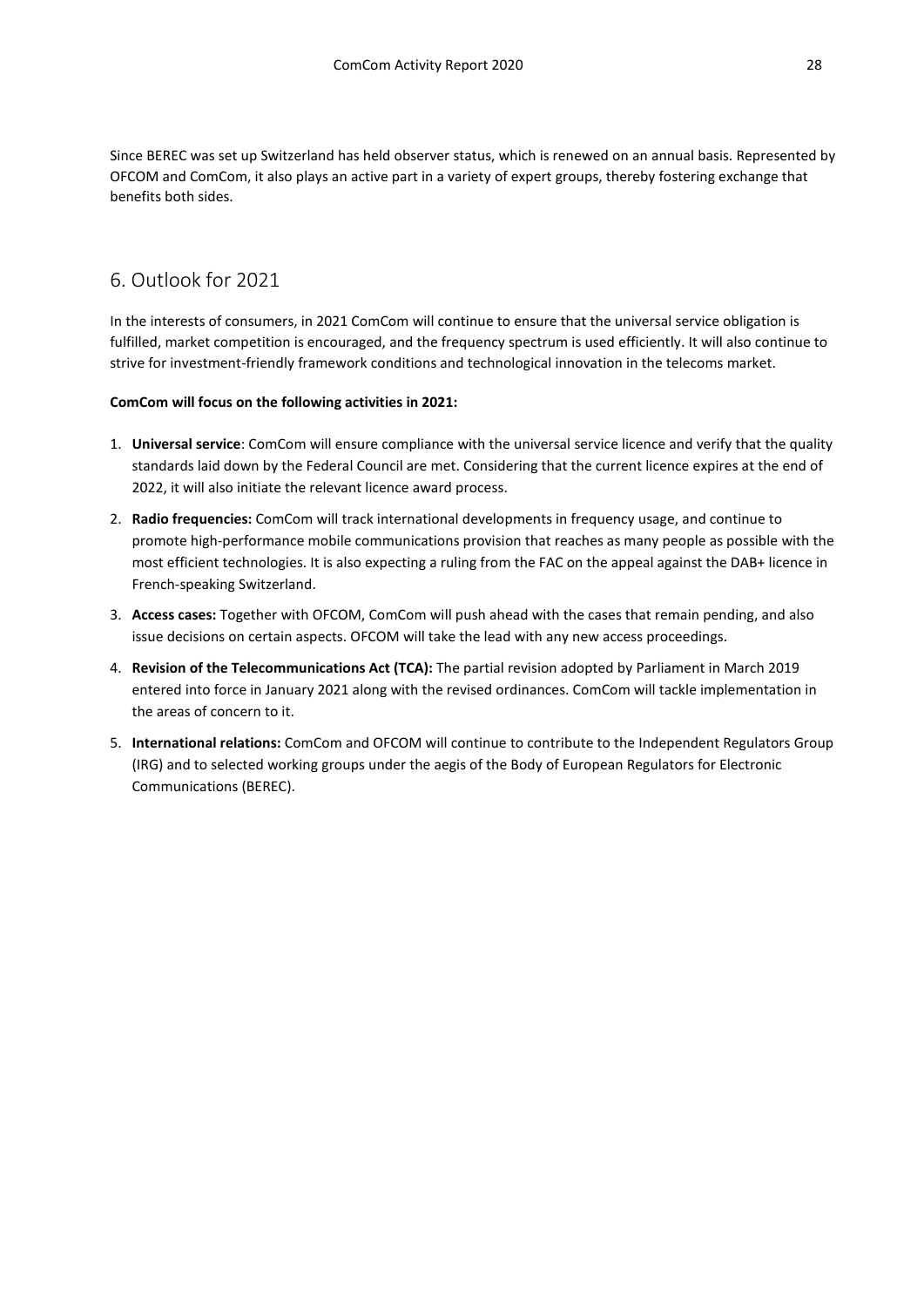# <span id="page-28-0"></span>IV. Finances

Regulators from various infrastructure sectors report for administrative purposes to the Federal Department of the Environment, Transport, Energy and Communications (DETEC). Together with the Federal Electricity Commission (ElCom), the Postal Services Commission (PostCom), the Rail Transport Commission (RailCom) and the Independent Complaints Authority for Radio and Television (ICA), ComCom has formed part of the Regulatory Authorities for Infrastructure (RegInfra) administrative unit since 2012. DETEC's general secretariat provides services to RegInfra in various administrative areas. In particular, it supports ComCom with regard to budget and accounting. This does not compromise ComCom's abilities to conduct its activities impartially.

ComCom collaborates very closely with OFCOM, which prepares most of ComCom's business and takes the lead in legal proceedings. OFCOM figures are given below to permit an overview of the income and expenditure of the telecoms regulator.

In 2020, OFCOM incurred total costs of CHF 1.99 million in connection with its activities for ComCom. This is much less than in previous years (2019: CHF 2.56 m; 2018: CHF 3.75 m). There are many reasons for this. There were no complex public tenders in 2020, neither were there any preparations for work on fundamental issues. In addition, access cases were suspended due to pending court rulings.

On the income side, in 2020 BAKOM collected administration fees of CHF 200,000, and radiocommunications licence fees of CHF 51,874. Administrative fees connected with ongoing legal proceedings and invitations to tender can be billed only once decisions in the cases concerned are legally binding.

The Commission and its secretariat recorded expenses of CHF 1.04 million francs in 2020, some CHF 160,000 lower than was envisaged in the preliminary estimate (for more information please refer to the estimates and state accounts of the federal government; see *www.efv.admin.ch*).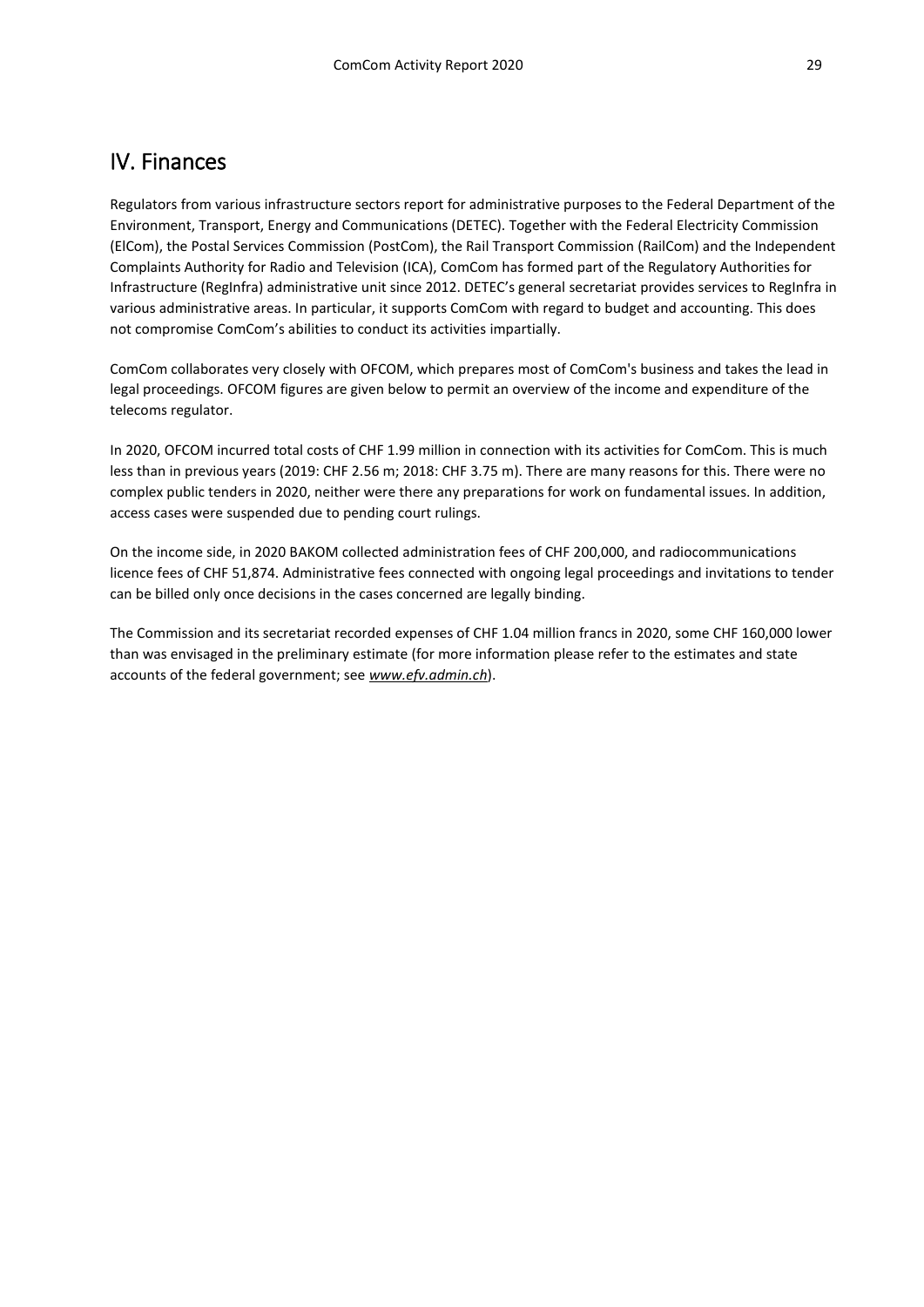# <span id="page-29-0"></span>Abbreviations

5G = Fifth generation mobile radio

- ADSL = Asymmetric Digital Subscriber Line
- BBCS = Broadband Connectivity Service (commercial wholesale offers of Swisscom)
- BEREC = Body of European Regulators for Electronic Communications
- CATV = Cable television
- COMCO = Competition Commission
- ComCom = Federal Communications Commission
- DETEC = Federal Department of the Environment, Transport, Energy and Communications
- DOCSIS = Data Over Cable Service Interface Specification (technology for high bandwidths on coaxial cable)
- DSL = Digital Subscriber Line
- EDGE = Enhanced Data rates for GSM Evolution (GSM technology)
- ESC = Energy supply companies
- FAC = Federal Administrative Court
- FDD = Frequency Division Duplex (two radio channels are needed for one connection)
- FTTB = Fibre to the Building
- FTTC = Fibre to the Cabinet
- FTTH = Fibre to the Home
- FTTS = Fibre to the Street
- G.fast = Gigabit fast access to subscriber terminals (technology for bandwidths up to 500 Mbit/s on copper cable)
- GPRS = General Packet Radio Services (GSM technology)
- GSM = Global System for Mobile Communications (standard for second-generation mobile radio networks)
- HDTV = High-definition television
- HFC = Hybrid Fibre Coaxial
- HSDPA = High Speed Downlink Packet Access (UMTS technology)
- IC = Interconnection
- ICT = Information and communication technologies
- IP = Internet Protocol
- IPTV = Internet Protocol Television
- IRG = Independent Regulatory Group
- ISDN = Integrated Services Digital Network
- ISP = Internet Service Provider
- LRIC = Long Run Incremental Costs (model for calculation of interconnection prices)
- LTE = Long Term Evolution (standard for fourth-generation mobile radio networks/3.9G standard)
- LTE-A = LTE-Advanced (standard for fourth-generation mobile radio networks)
- MEA = Modern Equivalent Asset
- NFC = Near Field Communication
- NGA = Next Generation Access Network
- OFCOM = Federal Office of Communications
- PSTN = Public Switched Telephone Network (traditional telephone network)
- SMS = Short Message System
- SVOD = Subscription Video on Demand
- TCA = Telecommunications Act (CC 784.10)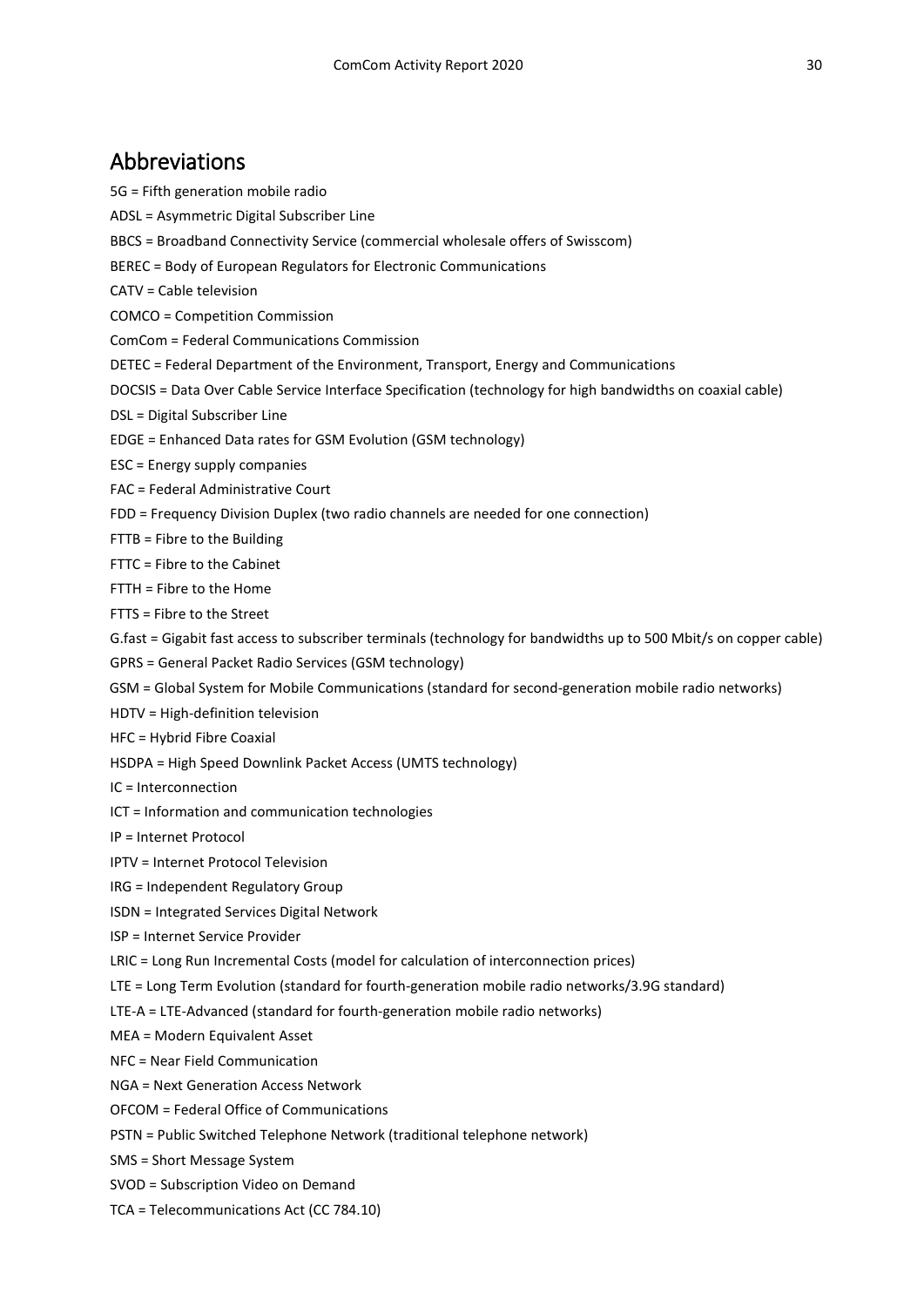TDD = Time Division Duplex (bidirectional communication on only one radio channel)

TSO = Telecommunications Services Ordinance (CC 784.101.1)

TSP = Telecommunication Services provider

UMTS = Universal Mobile Telecommunications System

VDSL = Very-high-bit-rate DSL

VoD = Video on Demand

VoIP = Voice over IP

VoLTE = Voice over LTE

Wi-Fi = Wireless Fidelity (wireless local networks)

WLAN = Wireless Local Area Network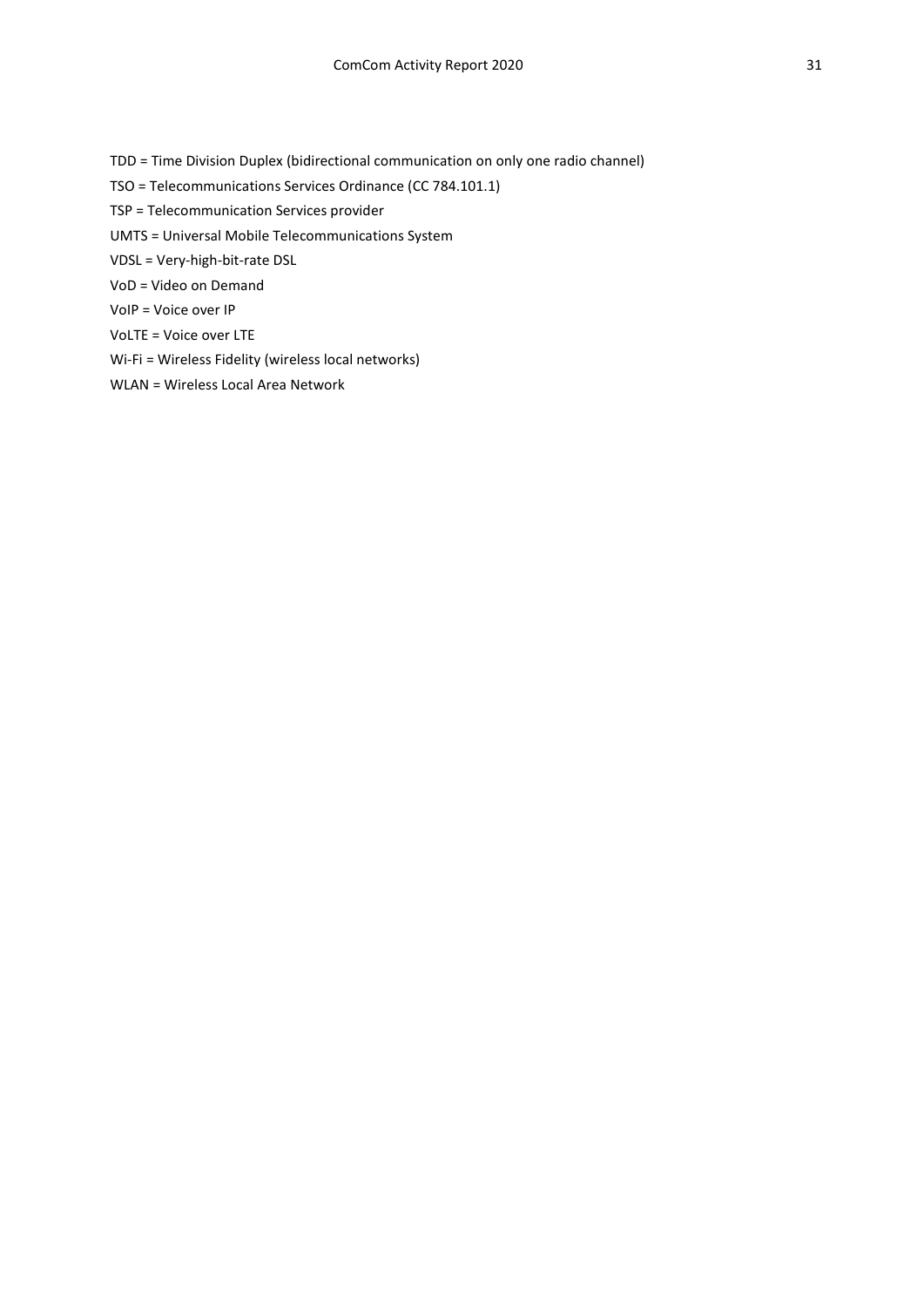# <span id="page-31-0"></span>Sources

- Comparis media release of 10 November 2020: Weniger Menschen wollen ein neues Smartphone kaufen [Fewer people want new smartphones]

[\(https://www.comparis.ch/comparis/press/medienmitteilungen/artikel/2020/digital/smartphonestudie/smartpho](https://www.comparis.ch/comparis/press/medienmitteilungen/artikel/2020/digital/smartphonestudie/smartphone-nachfrage-eingebrochen) [ne-nachfrage-eingebrochen\)](https://www.comparis.ch/comparis/press/medienmitteilungen/artikel/2020/digital/smartphonestudie/smartphone-nachfrage-eingebrochen) (in German)

- Die Handy-Netze im Vergleich 2021 [Comparing mobile phone networks, 2021], connect trade journal (https://www.connect.de/specials/netztest/) (in German)

- Digitec media release of 30 July 2020: Second-hand mobile phones are the new bestsellers (https://www.digitec.ch/en/page/second-hand-mobile-phones-are-the-new-bestsellers-17085)

- Ericsson Mobility Report, November 2020 [\(https://www.ericsson.com/4adc87/assets/local/mobility](https://www.ericsson.com/4adc87/assets/local/mobility-report/documents/2020/november-2020-ericsson-mobility-report.pdf)[report/documents/2020/november-2020-ericsson-mobility-report.pdf\)](https://www.ericsson.com/4adc87/assets/local/mobility-report/documents/2020/november-2020-ericsson-mobility-report.pdf)

- Ericsson Mobility Report, Q4 2020 Update, February 2021 (https://www.ericsson.com/49220c/assets/local/mobility-report/documents/2020/emr-q4-2020-update.pdf)

- European Commission, Digital agenda scoreboard key indicators (https://digital-agendadata.eu/datasets/digital\_agenda\_scoreboard\_key\_indicators/)

- Federal Office of Communications, Statistical Observatory (https://www.bakom.admin.ch/bakom/en/homepage/telecommunication/facts-and-figures/statisticalobservatory.html)

- Federal Statistical Office, Permanent and non-permanent resident population by citizenship category, gender and canton, 3rd quarter 2020 (https://www.bfs.admin.ch/bfs/en/home/statistics/population.html)

- Gartner Press Release of 3 February 2021: Gartner Says Worldwide Smartphone Sales to Grow 11% in 2021 (https://www.gartner.com/en/newsroom/press-releases/2021-02-03-gartner-says-worldwide-smartphone-salesto-grow-11-percent-in-2021)

- IDATE Digiworld for FTTH Council, 2020 Market Panorama, April 2020 (https://www.ftthcouncil.eu/documents/FTTH%20Council%20Europe%20- %20Panorama%20at%20September%202019%20-%20Webinar%20Version%20.pdf)

- IDC Press Release of 27 January 2021: Smartphone Shipments Return to Positive Growth in the Fourth Quarter Driven by Record Performance by Apple, According to IDC (https://www.idc.com/getdoc.jsp?containerId=prUS47410621)

- IDC Press Release of 7 January 2021: IDC Forecasts Worldwide Market for Used Smartphones to reach 351.6 Million Units with a Market Value of \$65 Billion in 2024, According to IDC (https://www.idc.com/getdoc.jsp?containerId=prUS47258521)

- International Telecommunication Union (ITU): The impact of RF-EMF exposure limits stricter than the ICNIRP or IEEE guidelines on 4G and 5G mobile network deployment, Series K, Supplement 14, 09/2019, p. 3 and 16 (https://www.itu.int/ITU-T/recommendations/rec.aspx?rec=14077&lang=en).

- JAMES study 2020: Internet use is increasingly shifting to smartphones, joint media release from Swisscom and ZHAW, 15 December 2020 (https://www.swisscom.ch/en/about/news/2020/12/15-james-studie.html#msmultipageStep-newsletter)

- Liberty Global press release of 16 February 2021: Liberty Global Reports Full Year 2020 Results (https://www.libertyglobal.com/wp-content/uploads/2021/02/LG-Q4-2020-Press-Release.pdf)

- OECD Broadband Portal (http://www.oecd.org/internet/broadband/broadband-statistics/)

- Open Signal Mobile Networks Experience Report: Switzerland – December 2020 [\(https://www.opensignal.com/reports/2020/12/switzerland/mobile-network-experience\)](https://www.opensignal.com/reports/2020/12/switzerland/mobile-network-experience)